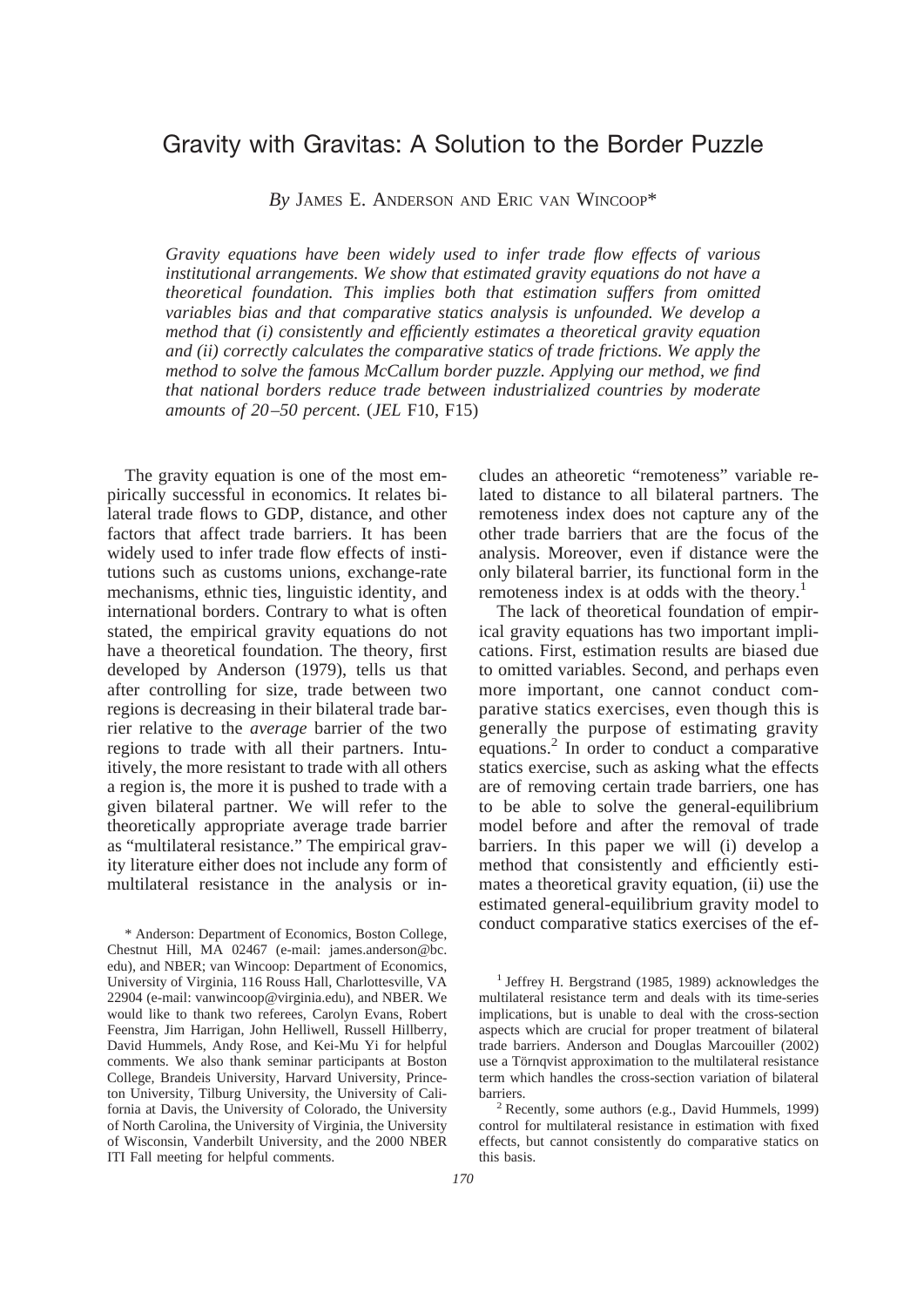fect of trade barriers on trade flows, and (iii) apply the theoretical gravity model to resolve the "border puzzle."

One of the most celebrated inferences from the gravity literature is John McCallum's (1995) finding that the U.S.–Canadian border led to 1988 trade between Canadian provinces that is a factor 22 (2,200 percent) times trade between U.S. states and Canadian provinces. Maurice Obstfeld and Kenneth Rogoff (2001) pose it as one of their six puzzles of open economy macroeconomics. John F. Helliwell and McCallum (1995) document its violation of economists' prior beliefs. Gene Grossman (1998) says it is an unexpected result, even more surprising than Daniel Trefler's (1995) "mystery of the missing trade." A rapidly growing literature is aimed at measuring and understanding trade border effects.<sup>3</sup> So far none of the subsequent research has explained McCallum's finding. We solve the border puzzle in this paper by applying the theory of the gravity equation seriously both to estimation and to the general-equilibrium comparative statics of borders.

The first step in solving the border puzzle is to estimate the gravity equation correctly based on the theory. In doing so we aim to stay as close as possible to McCallum's (1995) gravity equation, in which bilateral trade flows between two regions depend on the output of both regions, their bilateral distance, and whether they are separated by a border. The theory modifies McCallum's equation only by adding the multilateral resistance variables. The second step in solving the border puzzle is to conduct the general-equilibrium comparative statics exercise of removing the U.S.–Canada border barrier in order to determine the effect of the border on trade flows. The primary concern of policy makers and macroeconomic analysts is the impact of borders on *inter*national trade. McCallum's regression model (and the subsequent literature following him) cannot validly be used

to infer such border effects.<sup>4</sup> In contrast, our theoretically grounded approach can be used to compute the impact of borders both on *intra*national trade (within a country) and international trade. Applying our approach to 1993 data, we find that borders reduce trade between the United States and Canada by 44 percent, while reducing trade among other industrialized countries by 29 percent. While not negligible, we consider these to be plausibly moderate impacts of borders on international trade.

Two factors contribute to making McCallum's ceteris paribus ratio of interprovincial to province–state trade so large. First, his estimate is based on a regression with omitted variables, the multilateral resistance terms. Estimating McCallum's regression for 1993 data we find a ratio of 16.4, while our calculation based on asymptotically unbiased structural estimation and the computed general-equilibrium comparative statics of border removal implies a ratio of 10.7. Second, the magnitude of both ratios largely reflects the small size of the Canadian economy. If we estimate McCallum's regression with U.S. data, we find that trade between states is only a factor 1.5 times trade between states and provinces. The intuition is simple in the context of the model. Even a moderate barrier between Canada and the rest of the world has a large effect on multilateral resistance of the provinces because Canada it is a small open economy that trades a lot with the rest of the world (particularly the United States). This significantly raises interprovincial trade, by a factor 6 based on our estimated model. In contrast, the multilateral resistance of U.S. states is much less affected by a border barrier since it does not affect the barrier between a state and the rest of the large U.S. economy. Therefore trade between the states is not much increased by border barriers.

To a large extent the contribution of this paper is methodological. Our specification can be applied in many different contexts in which various aspects of implicit trade barriers are the focus. Gravity equations similar to McCallum's have been estimated to deter-<sup>3</sup> See Hans Messinger (1993), Helliwell and McCallum mine the impact of trade unions,<sup>5</sup> monetary

<sup>(1995),</sup> Helliwell (1996, 1997, 1998), Shang-Jin Wei (1996), Russell Hillberry (1998, 1999, 2001), Michael A. Anderson and Stephen L. S. Smith (1999a, b), Jon Haveman and Hummels (1999), Hummels (1999), Natalie A. Chen (2000), Carolyn L. Evans (2000a, b), Holger Wolf (2000), Keith Head and John Ries (2001), Helliwell and Genevieve Verdier (2001), and Hillberry and Hummels (2002).

<sup>4</sup> McCallum cautiously did not claim that his estimated factor 22 implied that removal of the border would raise Canada–U.S. trade relative to within-Canada trade by 2,200 percent.<br><sup>5</sup> See Jeffrey Frankel et al. (1998).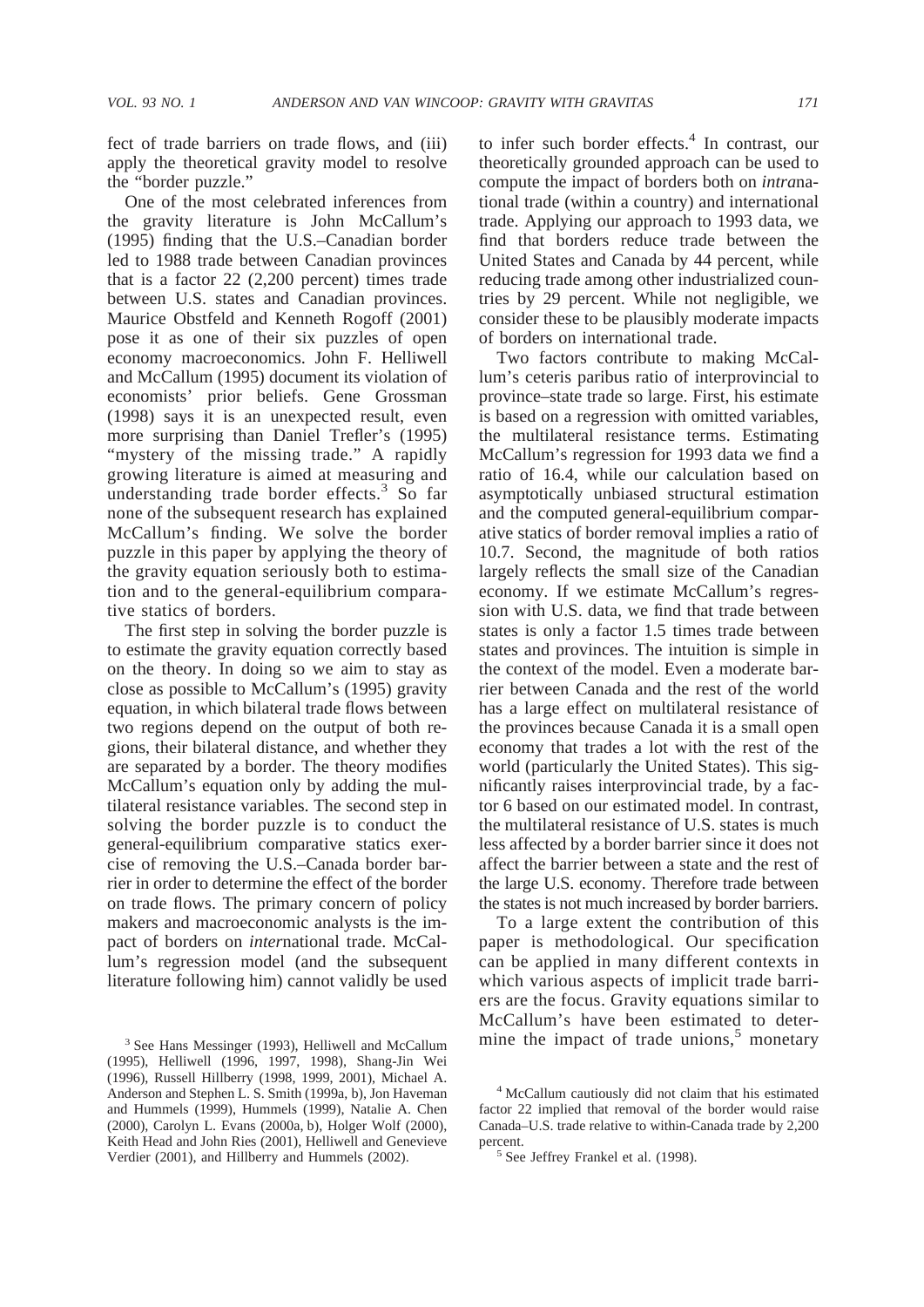unions,<sup>6</sup> different languages, adjacency, and a variety of other factors; all can be improved with our methods. Authors have, like McCallum, often hesitated to draw comparative static inferences from their estimates. Using our methods, they can. Gravity equations have also been applied to migration flows, equity flows, and FDI flows.<sup>7</sup> Here there is no received theory to apply, consistently or not, but our results suggest the fruitfulness of theoretical foundations.

The remainder of the paper is organized as follows. In Section I we will provide some results based on McCallum's gravity equation. The main new aspect of this section is that we also report the results from the U.S. perspective, comparing interstate trade to state–province trade. In Section II we derive the theoretical gravity equation. The main innovation here is to rewrite it in a simple symmetric form, relating bilateral trade to size, bilateral trade barriers, and multilateral resistance variables. Section III discusses the procedure for estimating the theoretical gravity equation, both for a two-country version of the model, consisting of the United States and Canada, and for a multicountry version that also includes all other industrialized countries. The results are discussed in Section IV. Section V performs sensitivity analysis, and the final section concludes.

### **I. The McCallum Gravity Equation**

McCallum (1995) estimated the following equation:

(1) 
$$
\ln x_{ij} = \alpha_1 + \alpha_2 \ln y_i + \alpha_3 \ln y_j + \alpha_4 \ln d_{ij} + \alpha_5 \delta_{ij} + \varepsilon_{ij}.
$$

Here  $x_{ij}$  is exports from region *i* to region *j*,  $y_i$ and  $y_i$  are gross domestic production in regions

nineteenth-century writings by Ernst G. Ravenstein (1885). For a more recent application see Helliwell (1997). Richard Portes and Helene Rey (1998) applied a gravity equation to bilateral equity flows. Paul Brenton et al. (1999) apply the gravity equation to FDI flows.

 $i$  and  $j$ ,  $d_{ij}$  is the distance between regions  $i$  and *j*, and  $\delta_{ij}$  is a dummy variable equal to one for interprovincial trade and zero for state–province trade. For the year 1988 McCallum estimated this equation using data for all 10 provinces and for 30 states that account for 90 percent of U.S.–Canada trade. In this section we will also report results when estimating equation (1) from the U.S. perspective. In that case the dummy variable is one for interstate trade and zero for state– province trade. We also report results when pooling all data, in which case there are two dummy variables. The first is one for interprovincial trade and zero otherwise, while the second is one for interstate trade and zero otherwise.

The data are discussed in Appendix A. Without going into detail here, a couple of comments are useful. The interprovincial and state– province trade data are from different divisions of Statistics Canada, while the interstate trade data are from the Commodity Flow Survey conducted by the Bureau of the Census. We follow McCallum by applying adjustment factors to the original data in order to make them as closely comparable as possible. All results reported below are for the year 1993, for which the interstate data are available. We follow Mc-Callum and others by using data for only 30 states.

The results from estimating (1) are reported in Table 1. The first three columns report results for, respectively, (i) state–province and interprovincial trade, (ii) state–province and interstate trade, (iii) state–province, interprovincial, and interstate trade. In the latter case there are separate border dummies for within-U.S. trade and within-Canada trade. The final three columns report the same results after imposing unitary coefficients on the GDP variables. This makes comparison with our theoretically based gravity equation results easier because the theory imposes unitary coefficients.

*Border–Canada* is the exponential of the Canadian dummy variable coefficient,  $\alpha_5$ , which gives us the effect of the border on the ratio of interprovincial trade to state–province trade after controlling for distance and size. Similarly, *Border–U.S.* is the exponential of the coefficient on the U.S. dummy variable, which gives the effect of the border on the ratio of interstate trade to state–province trade after controlling for distance and size.

Four conclusions can be reached from the

 $6$  Andrew K. Rose (2000) finds that trade among countries in a monetary union is three times the size of trade among countries that are not in a monetary union, holding other trade costs constant. Rose and van Wincoop (2001) apply the theory developed in this paper to compute the effect of monetary unions on bilateral trade.<br><sup>7</sup> The first application to migration flows dates from the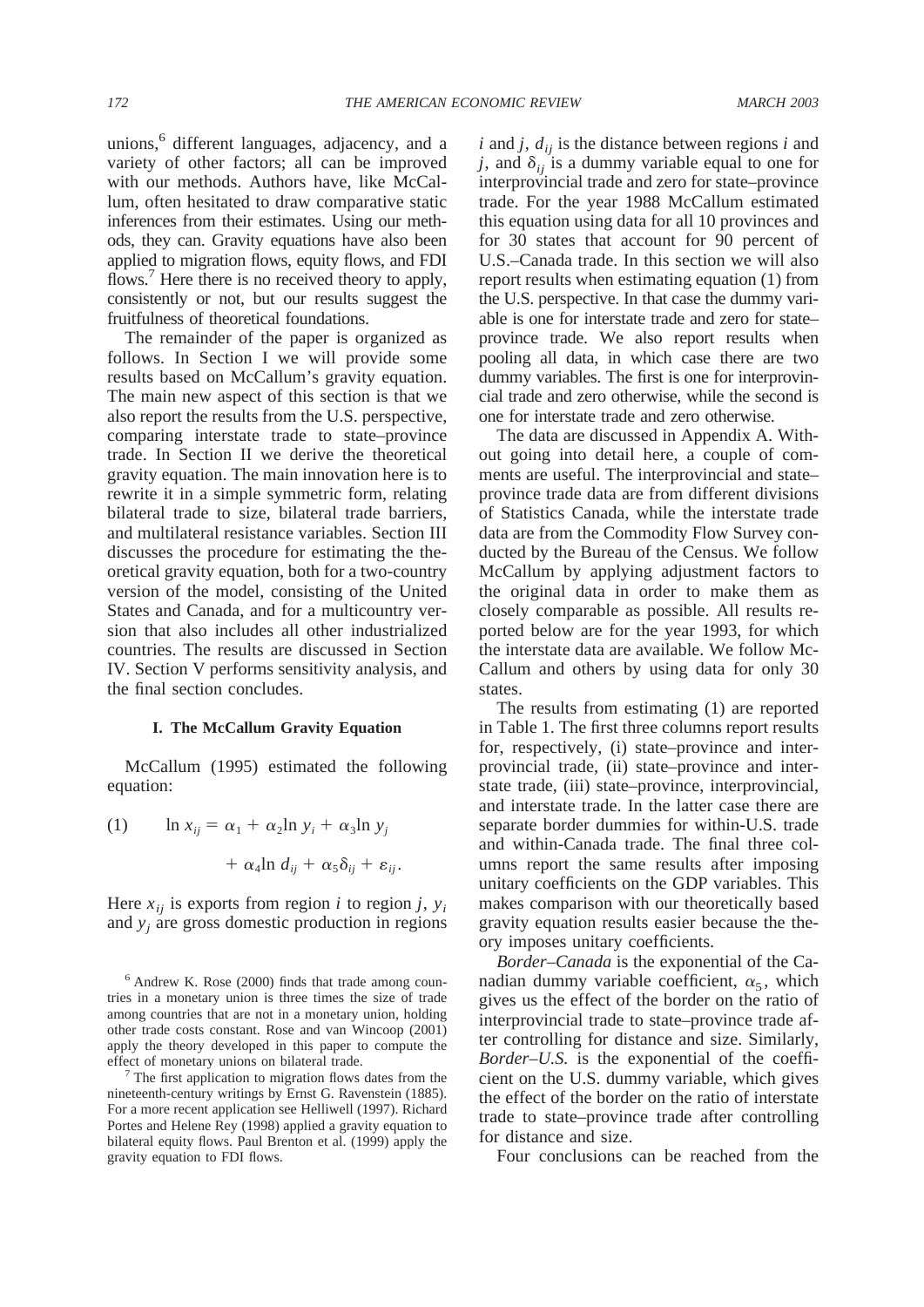|                            |                            | McCallum regressions         |                                          | Unitary income elasticities |                             |                                             |  |
|----------------------------|----------------------------|------------------------------|------------------------------------------|-----------------------------|-----------------------------|---------------------------------------------|--|
| Data                       | (i)<br>$CA-CA$<br>$CA$ -US | (ii)<br>$US$ -US<br>$CA$ -US | (iii)<br>$US$ -US<br>$CA$ -CA<br>$CA-US$ | (iv)<br>$CA-CA$<br>$CA$ -US | (v)<br>$US$ -US<br>$CA$ -US | $(v_i)$<br>$US$ -US<br>$CA$ -CA<br>$CA$ -US |  |
| Independent variable       |                            |                              |                                          |                             |                             |                                             |  |
| $ln y_i$                   | 1.22<br>(0.04)             | 1.13<br>(0.03)               | 1.13<br>(0.03)                           | 1                           | 1                           | 1                                           |  |
| $\ln y_i$                  | 0.98<br>(0.03)             | 0.98<br>(0.02)               | 0.97<br>(0.02)                           | 1                           | $\mathbf{1}$                | 1                                           |  |
| $\ln d_{ii}$               | $-1.35$<br>(0.07)          | $-1.08$<br>(0.04)            | $-1.11$<br>(0.04)                        | $-1.35$<br>(0.07)           | $-1.09$<br>(0.04)           | $-1.12$<br>(0.03)                           |  |
| Dummy-Canada               | 2.80<br>(0.12)             |                              | 2.75<br>(0.12)                           | 2.63<br>(0.11)              |                             | 2.66<br>(0.12)                              |  |
| $Dummv-U.S.$               |                            | 0.41<br>(0.05)               | 0.40<br>(0.05)                           |                             | 0.49<br>(0.06)              | 0.48<br>(0.06)                              |  |
| Border-Canada              | 16.4<br>(2.0)              |                              | 15.7<br>(1.9)                            | 13.8<br>(1.6)               |                             | 14.2<br>(1.6)                               |  |
| Border-U.S.                |                            | 1.50<br>(0.08)               | 1.49<br>(0.08)                           |                             | 1.63<br>(0.09)              | 1.62<br>(0.09)                              |  |
| $\bar{R}^2$                | 0.76                       | 0.85                         | 0.85                                     | 0.53                        | 0.47                        | 0.55                                        |  |
| Remoteness variables added |                            |                              |                                          |                             |                             |                                             |  |
| Border-Canada              | 16.3<br>(2.0)              |                              | 15.6<br>(1.9)                            | 14.7<br>(1.7)               |                             | 15.0<br>(1.8)                               |  |
| Border-U.S.                |                            | 1.38<br>(0.07)               | 1.38<br>(0.07)                           |                             | 1.42<br>(0.08)              | 1.42<br>(0.08)                              |  |
| $\bar{R}^2$                | 0.77                       | 0.86                         | 0.86                                     | 0.55                        | 0.50                        | 0.57                                        |  |

TABLE 1—MCCALLUM REGRESSIONS

*Notes:* The table reports the results of estimating a McCallum gravity equation for the year 1993 for 30 U.S. states and 10 Canadian provinces. In all regressions the dependent variable is the log of exports from region *i* to region *j*. The independent variables are defined as follows:  $y_i$  and  $y_j$  are gross domestic production in regions *i* and *j*;  $d_{ij}$  is the distance between regions *i* and *j*; *Dummy–Canada* and *Dummy–U.S.* are dummy variables that are one when both regions are located in respectively Canada and the United States, and zero otherwise. The first three columns report results based on nonunitary income elasticities (as in the original McCallum regressions), while the last three columns assume unitary income elasticities. Results are reported for three different sets of data: (i) state–province and interprovincial trade, (ii) state–province and interstate trade, (iii) state–province, interprovincial, and interstate trade. The border coefficients *Border–U.S.* and *Border–Canada* are the exponentials of the coefficients on the respective dummy variables. The final three rows report the border coefficients and  $\bar{R}^2$ when the remoteness indices (3) are added. Robust standard errors are in parentheses.

table. First, we confirm a very large border coefficient for Canada. The first column shows that, after controlling for distance and size, interprovincial trade is 16.4 times state–province trade. This is only somewhat lower than the border effect of 22 that McCallum estimated based on 1988 data. Second, the U.S. border coefficient is much smaller. The second column tells us that interstate trade is a factor 1.50 times state–province trade after controlling for distance and size. We will show below that this large difference between the Canadian and U.S. border coefficients is exactly what the theory predicts. Third, these border coefficients are very similar when pooling all the data. Finally, the border coefficients are also similar when unitary income coefficients are imposed. With pooled data and unitary income coefficients (last column), the Canadian border coefficient is 14.2 and the U.S. border coefficient is 1.62.

The bottom of the table reports results when remoteness variables are added. We use the definition of remoteness that has been commonly used in the literature following McCallum's paper. The regression then becomes

(2) 
$$
\ln x_{ij} = \alpha_1 + \alpha_2 \ln y_i + \alpha_3 \ln y_j + \alpha_4 \ln d_{ij}
$$
  
+  $\alpha_5 \ln REM_i + \alpha_6 \ln REM_j$   
+  $\alpha_7 \delta_{ij} + \varepsilon_{ij}$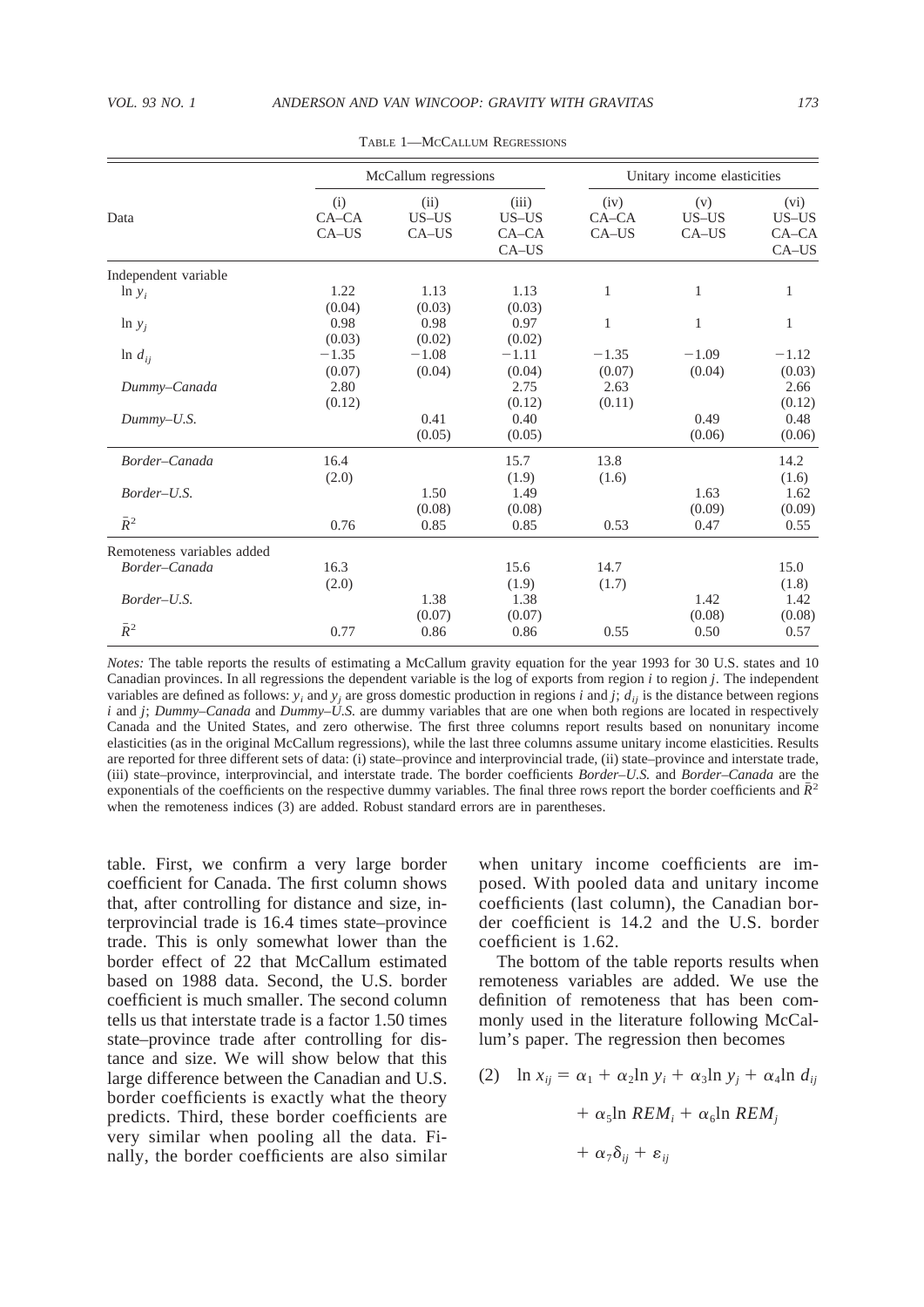where the remoteness of region *i* is

(3) 
$$
REM_i = \sum_{m \neq j} d_{im}/y_m.
$$

This variable is intended to reflect the average distance of region *i* from all trading partners other than *j*. Although these remoteness variables are commonly used in the literature, we will show in the next section that they are entirely disconnected from the theory. Table 1 shows that adding remoteness indices for both regions changes the border coefficient estimates very little and also has very little additional explanatory power based on the adjusted  $R^2$ .

### **II. The Gravity Model**

The empirical literature cited above pays no more than lip service to theoretical justification. We show in this section how taking the existing gravity theory seriously provides a different model to estimate with a much more useful interpretation.

Anderson (1979) presented a theoretical foundation for the gravity model based on constant elasticity of substitution (CES) preferences and goods that are differentiated by region of origin. Subsequent extensions (Bergstrand, 1989, 1990; Alan V. Deardoff, 1998) have preserved the CES preference structure and added monopolistic competition or a Heckscher-Ohlin structure to explain specialization. A contribution of this paper is our manipulation of the CES expenditure system to derive an operational gravity model with an elegantly simple form. On this basis we derive a decomposition of trade resistance into three intuitive components: (i) the bilateral trade barrier between region *i* and region *j*, (ii) *i*'s resistance to trade with all regions, and (iii)  $j$ 's resistance to trade with all regions.

The first building block of the gravity model is that all goods are differentiated by place of origin. We assume that each region is specialized in the production of only one good.<sup>8</sup> The supply of each good is fixed.

The second building block is identical, homothetic preferences, approximated by a CES utility function. If  $c_{ij}$  is consumption by region *j* consumers of goods from region *i*, consumers in region *j* maximize

(4) 
$$
\left(\sum_{i}\beta_{i}^{(1-\sigma)/\sigma}c_{ij}^{(\sigma-1)/\sigma}\right)^{\sigma/(\sigma-1)}
$$

subject to the budget constraint

$$
(5) \qquad \qquad \sum_{i} p_{ij}c_{ij} = y_j.
$$

Here  $\sigma$  is the elasticity of substitution between all goods,  $\beta_i$  is a positive distribution parameter,  $y_i$  is the nominal income of region  $j$  residents, and  $p_{ij}$  is the price of region  $i$  goods for region *j* consumers. Prices differ between locations due to trade costs that are not directly observable, and the main objective of the empirical work is to identify these costs. Let  $p_i$ denote the exporter's supply price, net of trade costs, and let  $t_{ij}$  be the trade cost factor between *i* and *j*. Then  $p_{ij} = p_i t_{ij}$ .

We assume that the trade costs are borne by the exporter. We have in mind information costs, design costs, and various legal and regulatory costs as well as transport costs. The new empirical literature on the export behavior of firms (Mark Roberts and James Tybout, 1997; Andrew Bernard and Joachim Wagner, 2001) emphasizes the large costs facing exporters. Formally, we assume that for each good shipped from *i* to *j* the exporter incurs export costs equal to  $t_{ij}$  – 1 of country *i* goods. The exporter passes on these trade costs to the importer. The nominal value of exports from *i* to *j* (*j*'s payments to *i*) is  $x_{ij} = p_{ij}c_{ij}$ , the sum of the value of production at the origin,  $p_i c_{ij}$  and the trade  $\cot(t_{ij} - 1)p_i c_{ij}$  that the exporter passes on to the importer. Total income of region  $i$  is therefore  $y_i = \sum_j x_{ij}$ .<sup>9</sup>

<sup>8</sup> With this assumption we suppress finer classifications of goods. Our purpose is to reveal resistance to trade on average, with special reference to the proper treatment of international borders. Resistance to trade does differ among goods, so there is something to be learned from disaggregation.

<sup>9</sup> The model is essentially the same when adopting the "iceberg melting" structure of the economic geography literature, whereby a fraction  $(t_{ij} - 1)/t_{ij}$  of goods shipped is lost in transport. The only small difference is that observed free on board (f.o.b.) trade data do not include transportation costs, while they do include costs that are borne by the exporter and passed on to the importer. When transportation costs are the only trade costs, the observed f.o.b. trade flows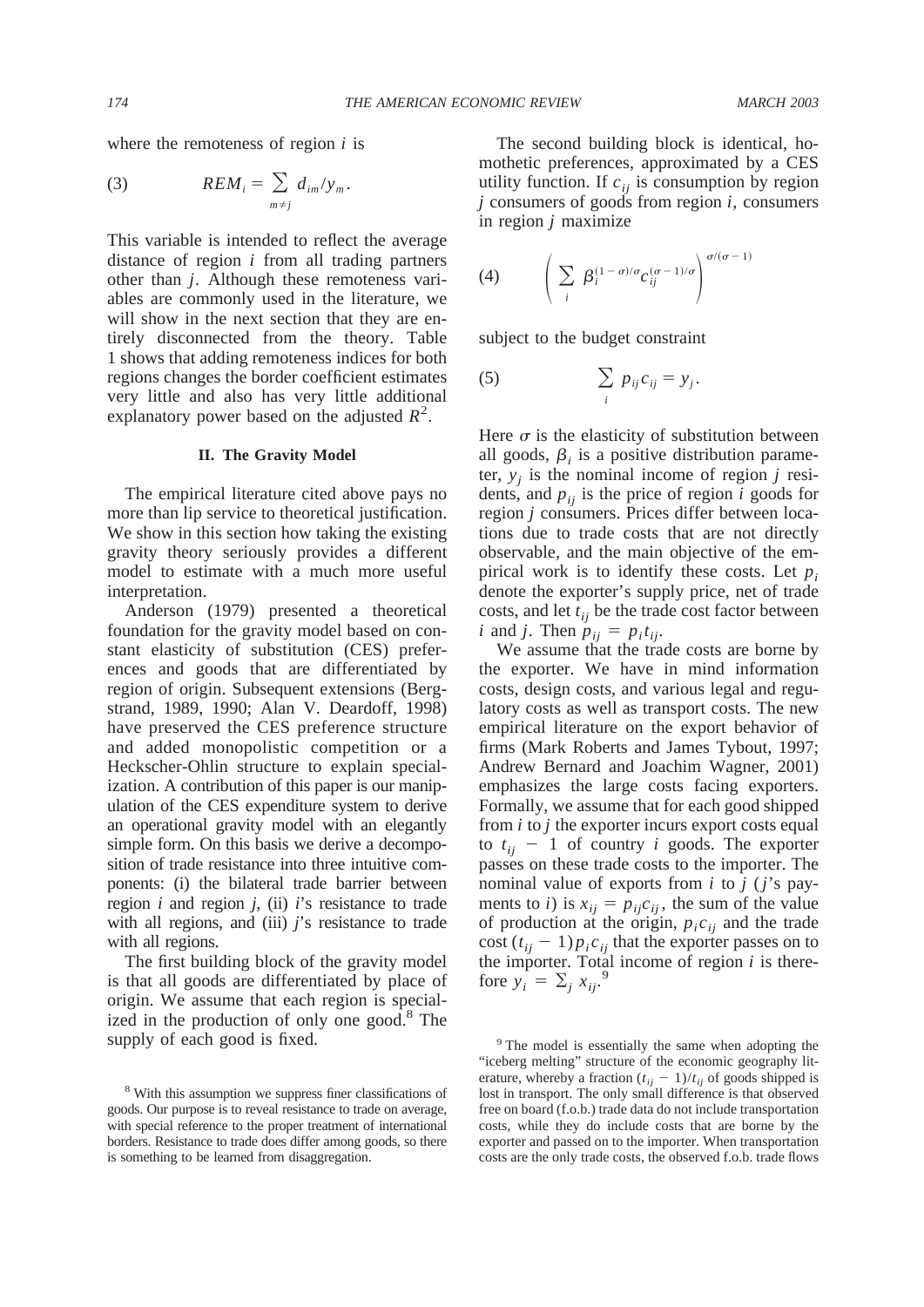The nominal demand for region *i* goods by region *j* consumers satisfying maximization of (4) subject to (5) is

(6) 
$$
x_{ij} = \left(\frac{\beta_i p_i t_{ij}}{P_j}\right)^{(1-\sigma)} y_j,
$$

where  $P_i$  is the consumer price index of *j*, given by

(7) 
$$
P_j = \left[ \sum_i (\beta_i p_i t_{ij})^{1-\sigma} \right]^{1/(1-\sigma)}.
$$

The general-equilibrium structure of the model imposes market clearance, which implies:

(8) 
$$
y_i = \sum_j x_{ij}
$$
  
\n
$$
= \sum_j (\beta_i t_{ij} p_i / P_j)^{1-\sigma} y_j
$$
\n
$$
= (\beta_i p_i)^{1-\sigma} \sum_j (t_{ij} / P_j)^{1-\sigma} y_j, \quad \forall i.
$$

To derive the gravity equation, Deardorff (1998) followed Anderson (1979) in using market clearance (8) to solve for the coefficients  $\{\beta_i\}$  while imposing the choice of units such that all supply prices  $p_i$  are equal to one and then substituting into the import demand equation.10 Because we are interested in the generalequilibrium determination of prices and in comparative statics where these will change, we apply the same technique to solve for the scaled prices  $\{\beta_i p_i\}$  from the market-clearing conditions (8) and substitute them in the demand equation (6). Define world nominal income by  $y^{\hat{W}} \equiv \sum_j y_j$  and income shares by  $\theta_j \equiv y_j/y^{\hat{W}}$ . The technique yields

(9) 
$$
x_{ij} = \frac{y_i y_j}{y^W} \left(\frac{t_{ij}}{\Pi_i P_j}\right)^{1-\sigma}
$$

where

$$
(10) \quad \Pi_i \equiv \left( \sum_j (t_{ij}/P_j)^{1-\sigma} \theta_j \right)^{1/(1-\sigma)}
$$

Substituting the equilibrium scaled prices into (7), we obtain

$$
(11) \t P_j = \left( \sum_i (t_{ij}/\Pi_i)^{1-\sigma} \theta_i \right)^{1/(1-\sigma)}.
$$

Taken together, (10) and (11) can be solved for all  $\Pi_i$ 's and  $P_i$ 's in terms of income shares  $\{\theta_i\}$ , bilateral trade barriers  $\{t_{ij}\}\$ and  $\sigma$ .

We achieve a very useful simplification by assuming that the trade barriers are symmetric, that is,  $t_{ij} = t_{ji}$ .<sup>11</sup> Under symmetry it is easily verified that a solution to (10)–(11) is  $\Pi_i = P_i$ with:

$$
(12) \t P_j^{1-\sigma} = \sum_i P_i^{\sigma-1} \theta_i t_{ij}^{1-\sigma} \ \forall j.
$$

This provides an implicit solution to the price indices as a function of all bilateral trade barriers and income shares.<sup>12</sup> The gravity equation then becomes

(13) 
$$
x_{ij} = \frac{y_i y_j}{y^W} \left(\frac{t_{ij}}{P_i P_j}\right)^{1-\sigma}.
$$

<sup>11</sup> There are many equilibria with asymmetric barriers that lead to the same equilibrium trade flows as with symmetric barriers, so that empirically they are impossible to distinguish. In particular, if  $\lambda_i$  and  $\lambda_j$  are region-specific constants, multiplying  $t_{ij}$  by  $\lambda_j/\lambda_i$   $\forall i, j$  leads to the same equilibrium trade flows  $[p_i]$  is multiplied by  $\lambda_i$  and  $P_j$  is multiplied by  $\lambda$ , in (8)]. The product of the trade barriers in different directions remains the same though. If the  $\lambda$ 's are country specific, but differ across countries, we have introduced asymmetric border barriers across countries, while the product of border barriers remains the same. We can therefore interpret the border barriers we estimate in this paper as an average of the barriers in both directions. Our analysis suggests that inferential identification of the asym-

metry is problematic.<br><sup>12</sup> The solution for the equilibrium price indexes from (12) can be shown to be unique. If we denote by  $\overline{P}_i = \overline{\Pi}_i$ the solution to (12), the general solution to (10)–(11) is  $P_i$  =  $\lambda \bar{P}_i$  and  $\Pi_i = \bar{\Pi}_i / \lambda$  for any nonzero  $\lambda$ . The solution (12) therefore implicitly adopts a particular normalization.

.

.

are equal to  $p_i c_{ij}$ . The same is the case when the costs are borne by the importer. While we believe that most trade costs are borne by the exporter, particularly for U.S.– Canada trade where formal import barriers are very low, this is not critical to the findings of the paper; the results would be similar when assuming that observed trade flows are

equal to  $p_i c_{ij}$ .<br><sup>10</sup> Deardorff simplified by abstracting from the multiple goods classes which Anderson allowed in his Appendix on the CES case.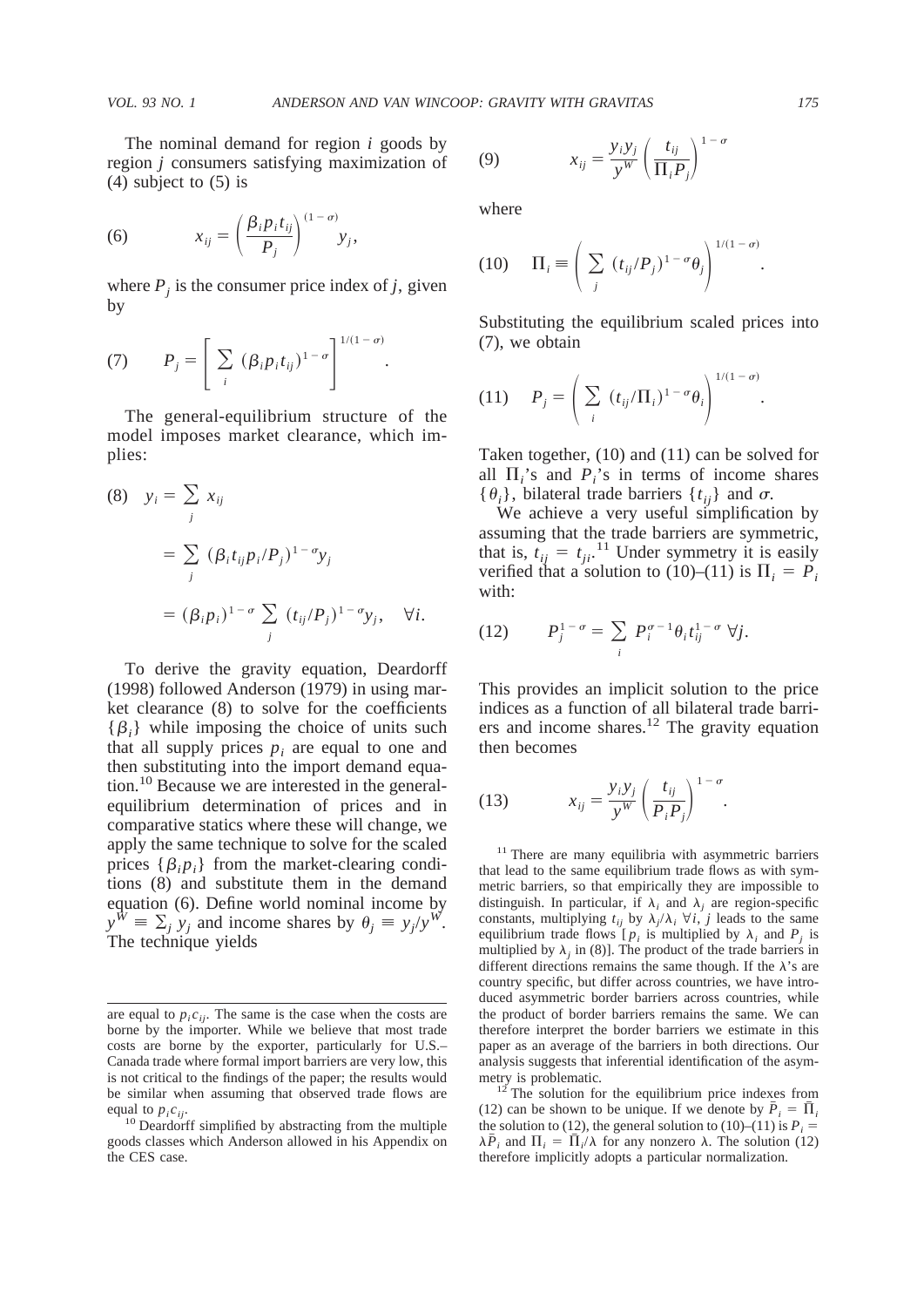Our basic gravity model is (13) subject to (12). Equation (13) significantly simplifies expressions derived by Anderson (1979) and Deardorff (1998), while our simultaneous use of the market-clearing constraints to obtain the equilibrium price indexes in (12) is a significant innovation that will allow us to estimate the gravity equation and therefore make it operational.

We will refer to the price indices  $\{P_i\}$  as "multilateral resistance" variables as they depend on all bilateral resistances  $\{t_{ii}\}\$ , including those not directly involving *i*. A rise in trade barriers with all trading partners will raise the index. For example, in the absence of trade barriers (all  $t_{ii} = 1$ ) it follows immediately from (12) that all price indices are equal to 1. Below we will show that a marginal increase in cross-country trade barriers will raise all price indices above 1.

While the  $P_i$  are consumer price indices in the model, that would not be a proper interpretation of these indices more generally. One can derive exactly the same gravity equation and solution to the  $P_i$  when trade costs are nonpecuniary. An example is home bias in preferences, whereby  $c_{ij}$  in the utility function is replaced by  $c_{ij}/t_{ij}$ . In that case  $P_i$  no longer represents the consumer price index and the border barrier includes home bias.

The gravity equation tells us that bilateral trade, after controlling for size, depends on the bilateral trade barrier between *i* and *j*, relative to the product of their multilateral resistance indices. It is easy to see why higher multilateral resistance of the importer *j* raises its trade with *i*. For a given bilateral barrier between *i* and *j*, higher barriers between *j* and its other trading partners will reduce the relative price of goods from *i* and raise imports from *i*. Higher multilateral resistance of the exporter *i* also raises trade. Higher trade barriers faced by an exporter will lower the demand for its goods and therefore its supply price  $p_i$ . For a given bilateral barrier between *i* and *j*, this raises the level of trade between them.

The gravity model (13), subject to (12), implies that bilateral trade is homogeneous of degree zero in trade costs, where these include the costs of shipping within a region,  $t_{ii}$ . This follows because the equilibrium multilateral resistances  $P_i$  are homogeneous of degree  $\frac{1}{2}$  in the trade costs. The economics behind the formal result is that the constant vector of real products must be distributed despite higher trade costs.

The rise in trade costs is offset by the fall in supply prices [they are homogeneous of degree minus  $\frac{1}{2}$  in trade costs, based on (7) and the homogeneity of the equilibrium multilateral resistances] required to achieve shipment of the same volume. The invariance of trade to uniform decreases in trade costs may offer a clue as to why the usual gravity model estimation has not found trade becoming less sensitive to distance over time (Barry Eichengreen and Douglas A. Irwin, 1998).

The key implication of the theoretical gravity equation is that trade between regions is determined by *relative* trade barriers. Trade between two regions depends on the bilateral barrier between them relative to average trade barriers that both regions face with all their trading partners. This insight has many implications for the impact of trade barriers on trade flows. Here we will focus on one important set of implications related to the size of countries because they are useful in interpreting the findings in Section IV. Consider the simple thought experiment of a uniform rise in border barriers between all countries. For simplicity we assume that each region *i* is a frictionless country. We will discuss three general-equilibrium comparative static implications of this experiment, which are listed below.

IMPLICATION 1: *Trade barriers reduce sizeadjusted trade between large countries more than between small countries.*

IMPLICATION 2: *Trade barriers raise sizeadjusted trade within small countries more than within large countries.*

IMPLICATION 3: *Trade barriers raise the ratio of size-adjusted trade within country* 1 *relative to size-adjusted trade between countries* 1 *and* 2 *by more the smaller is country* 1 *and the larger is country* 2.

The experiment amounts to a marginal increase in trade barriers *across* all countries, so  $dt_{ij} = dt$ ,  $i \neq j$ ;  $dt_{ii} = 0$ . Frictionless initial equilibrium implies  $t_{ij} = 1 \ \forall i, j \Rightarrow P_i = 1$ . Differentiating (12) at  $t_{ij} = 1$ ,  $\forall i$ , *j* yields<sup>13</sup>

<sup>&</sup>lt;sup>13</sup> To obtain this expression we differentiate totally at  $t_{ii}$  = 1 =  $P_i$  to obtain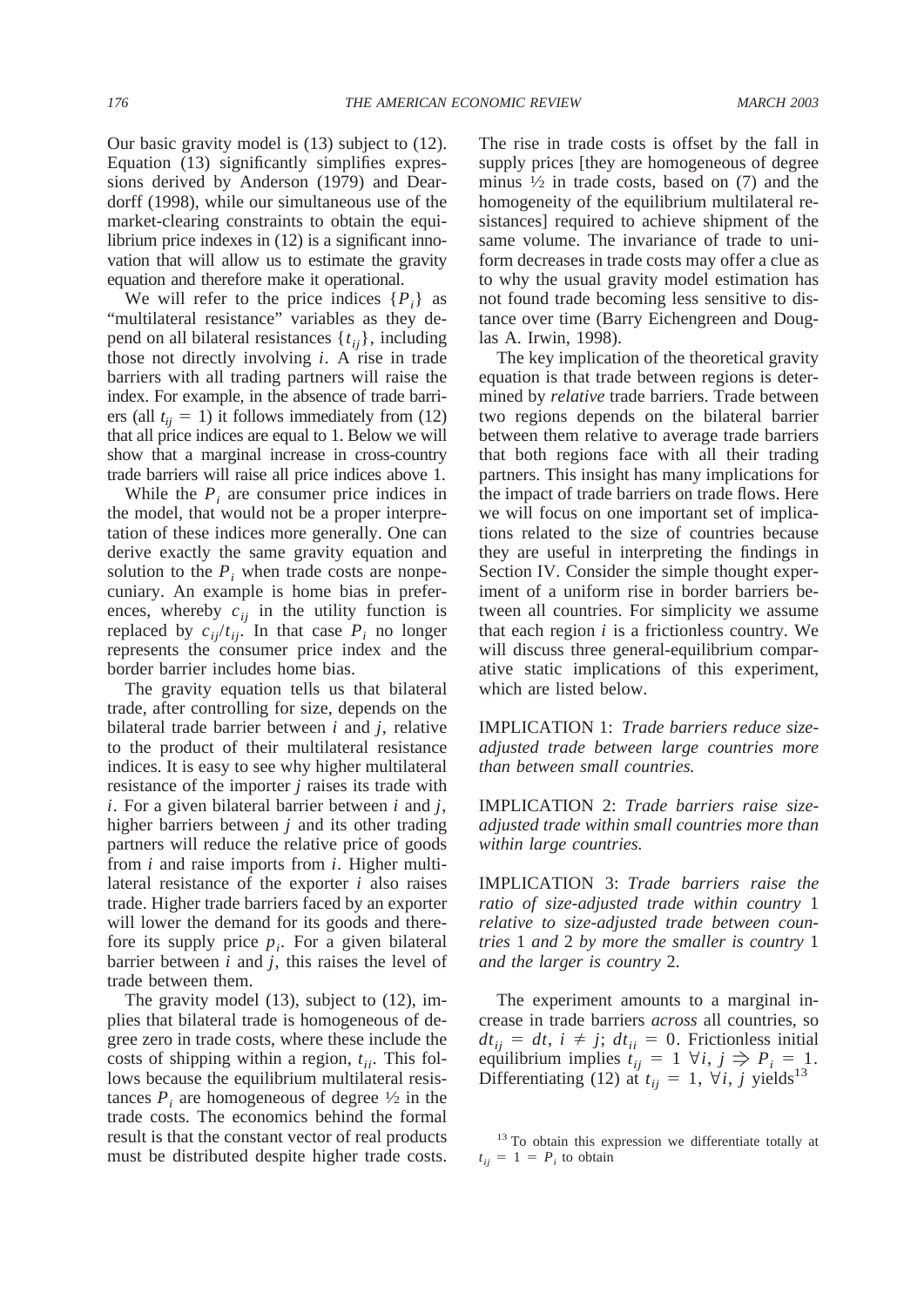(16)

(14) 
$$
dP_i = \left(\frac{1}{2} - \theta_i + \frac{1}{2} \sum_k \theta_k^2\right) dt.
$$

Thus a uniform increase in trade barriers raises multilateral resistance more for a small country than a large country.<sup>14</sup> In a two-country example, where the small country's income is 10 percent of the total, a 20-percent trade barrier raises the price index of the large country by 0.2 percent, while raising the price index of the small country by 16 percent. This is not unlike the U.S.–Canada example to which the model will be applied later. For a very large country multilateral resistance is not much affected because increased trade barriers do not apply to trade within the country. For a small country trade is more important and trade barriers therefore have a bigger effect on multilateral resistance.

Equation (14) implies that the level of trade between countries *i* and *j*, after controlling for size, changes by

(15)  
\n
$$
d\left(x_{ij}\frac{y^{W}}{y_{i}y_{j}}\right) = -(\sigma - 1)\left[\theta_{i} + \theta_{j} - \sum_{k}\theta_{k}^{2}\right]dt.
$$

This implies that trade between large countries drops more than trade between small countries (Implication 1). While two small countries face a larger bilateral trade barrier, they face the same increase in trade barriers with almost the entire world. Bilateral trade depends on the relative trade resistance *tij*/*PiPj* . Since multilateral trade resistance rises much more for small countries than for large countries, relative trade re-

$$
dP_j = \sum_i \theta_i dt_{ij} - \sum_i \theta_i dP_i + \frac{1}{1-\sigma} \sum_i d\theta_i.
$$

 $\sum_i d\theta_i = 0$ , since the sum of the shares is equal to one. Multiplying each equation by  $\theta_i$  and summing using  $dt_{ij}$  =  $dt, i \neq j, dt_{ii} = 0$ , we solve for  $\sum \theta_j dP_j = (1 - \sum$  $\theta_i^2$ )*dt*/2 and thus  $dP_i = (1/2 - \theta_i + \sum \theta_i^2)$ 

<sup>14</sup> Country size is determined by the endowment of the goods. It can be shown that at the frictionless equilibrium, a rise in country *i*'s endowment will lower its supply price  $p_i$ , raise all other supply prices, and with  $\sigma > 1$  this will raise  $\theta$  and lower the other income shares. Thus we treat  $\theta$  as an exogenous variable for the purposes of talking about country size.

sistance rises less for small countries, so that their bilateral trade drops less.<sup>15</sup>

Equation (14) also implies that trade within a country *i*, after controlling for size, increases by

$$
d\left(x_i, \frac{y^W}{y_i y_i}\right) = (\sigma - 1)\bigg[1 - 2\theta_i + \sum_k \theta_k^2\bigg]dt.
$$

Therefore trade within a small country increases more than trade within a large country (Implication 2). A rise in multilateral resistance implies a drop in relative resistance  $t_i/P_iP_i$  for intranational trade. The drop is larger for small countries that face a bigger increase in multilateral resistance.

Implication 3 follows from the previous two. After controlling for size, trade within country *i* relative to trade between countries *i* and *j* rises by

(17) 
$$
d\left(\frac{x_{ii}/y_iy_i}{x_{ij}/y_iy_j}\right) = (\sigma - 1)[1 - \theta_i + \theta_j]dt.
$$

The increase is larger the smaller *i* and the bigger *j*. We already knew from Implication 2 that intranational trade rises most for small countries. From Implication 1 we also know that for a given small country international trade drops most with large countries.

The implications relating to size are much more general than the specifics of the model might suggest. Consider the following example without any reference to gravity equations and multilateral resistance variables. A small economy with two regions and a large economy with 100 regions engage in international trade. All regions have the same GDP. What matters here is not the number of regions, but the relative size of the two economies as measured by total GDP. We only introduce regions in this example because it is illustrative in the context of the U.S. states and Canadian provinces that are the focus of the empirical analysis. Under borderless

<sup>&</sup>lt;sup>15</sup> As is immediately clear from (15), trade between two small countries can even rise after a uniform increase in trade barriers. This is because the pre-barrier prices  $p_i$  drop more in small countries than in large countries as small countries are more affected by a drop in foreign demand. This makes it more attractive for small countries to trade with each other than with large countries.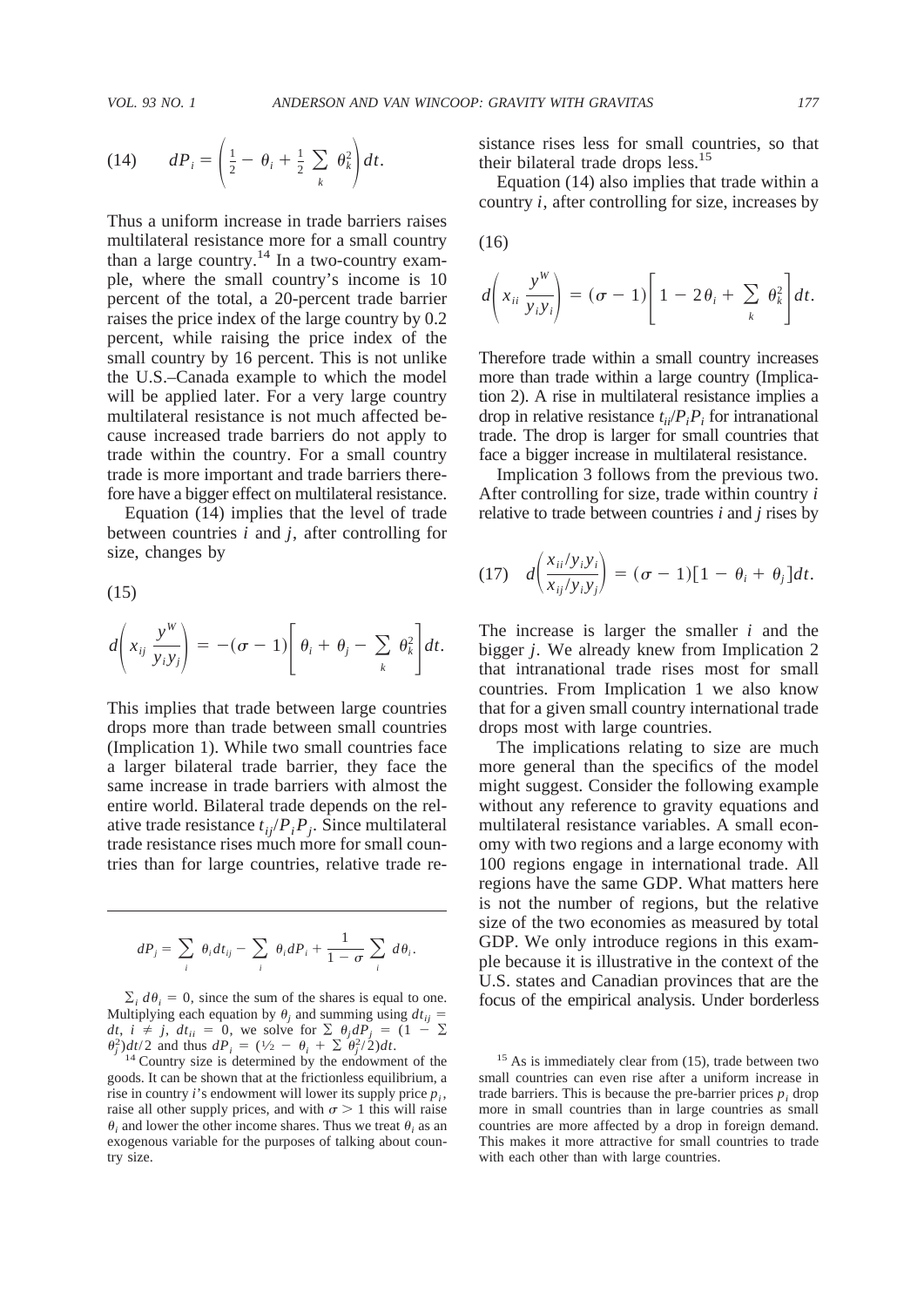trade, all regions sell one unit of one good to all 102 regions (including themselves). Now impose a barrier between the small and the large country, reducing trade between the two countries by 20 percent. Region 1 in the small country then reduces its exports to the large country by 20. It sells ten more goods to itself and ten more goods to region 2 in the small country. Trade between the two regions in the small country rises by a factor 11, while trade between two regions in the large country rises by a factor of only 1.004 (an illustration of Implication 2 above). This shows that even a small drop in international trade can lead to a very large increase in trade within a small country. Trade between the two regions in the small country is now 13.75 times trade between regions in both countries, while trade between two regions in the large country is only 1.255 times trade between regions in the two countries (an illustration of Implication 3).

The final step in our theoretical development of the gravity equation is to model the unobservable trade cost factor  $t_{ij}$ . We follow other authors in hypothesizing that  $t_{ij}$  is a loglinear function of observables, bilateral distance  $d_{ii}$ , and whether there is an international border between *i* and *j*:

$$
(18) \t t_{ij} = b_{ij} d_{ij}^{\rho}.
$$

(19)

 $b_{ii}$  = 1 if regions *i* and *j* are located in the same country. Otherwise  $b_{ij}$  is equal to one plus the tariff equivalent of the border barrier between the countries in which the regions are located. Other investigators have added other factors related to trade barriers, such as adjacency and linguistic identity. We have chosen the trade costs specification (18) to stay as close as possible to McCallum's (1995) equation, so that we can keep the focus on the multilateral resistance indices that are absent from McCallum's analysis.

We can now compare the theoretical gravity equation with that estimated in the empirical literature. The theory implies that

 $\ln x_{ij} = k + \ln y_i + \ln y_j + (1 - \sigma)\rho \ln d_{ij}$  $+ (1 - \sigma) \ln b_{ij} - (1 - \sigma) \ln P_i$  $- (1 - \sigma) \ln P_j$ 

where *k* is a constant. The key difference between (20) and equation (1) estimated by Mc-Callum is the two price index terms. The omitted multilateral resistance variables are functions of all bilateral trade barriers  $t_{ii}$ through (12), which in turn are a function of  $d_{ii}$ and  $b_{ii}$  through the trade cost equation (18). Since the multilateral resistance terms are therefore correlated with  $d_{ij}$  and  $b_{ij}$ , they create omitted variable bias when the coefficient of the distance and border variables is interpreted as  $(1 - \sigma)\rho$  and  $(1 - \sigma)$ ln  $b_{ij}$ . Our multilateral resistance variables bear some resemblance to "remoteness" indexes such as (3) that have been included in gravity equation estimates subsequent to McCallum's paper. But the latter do not include border barriers and even without border barriers the functional form is entirely disconnected from the theory. Finally, our multilateral resistance variables as equilibrium constructs are functions of all bilateral resistances in the solution to (12).

A small difference between the theory and the empirical literature is that the theoretical gravity equation imposes unitary income elasticities. Anderson (1979) provided a rationale for earlier (and subsequent) empirical gravity work that estimates nonunitary income elasticities. He allowed for nontraded goods and assumed a reduced-form function of the expenditure share falling on traded goods as a function of total income. We already found in Section I that imposing unitary income elasticities has little effect on McCallum's border estimates. We will therefore impose unitary income elasticities in most of the analysis, leaving an extension to nonunitary elasticities to sensitivity analysis.

#### **III. Estimation**

We implement the theory both in the context of a two-country model, consisting of the United States and Canada, and a multicountry model that also includes other industrialized countries. The latter approach is obviously more realistic as it takes into account that the United States and Canada also trade with other countries. It has the additional advantage that it delivers an estimate of the impact of border barriers on trade among the other industrialized countries. We first discuss the two-country model and then the multicountry model.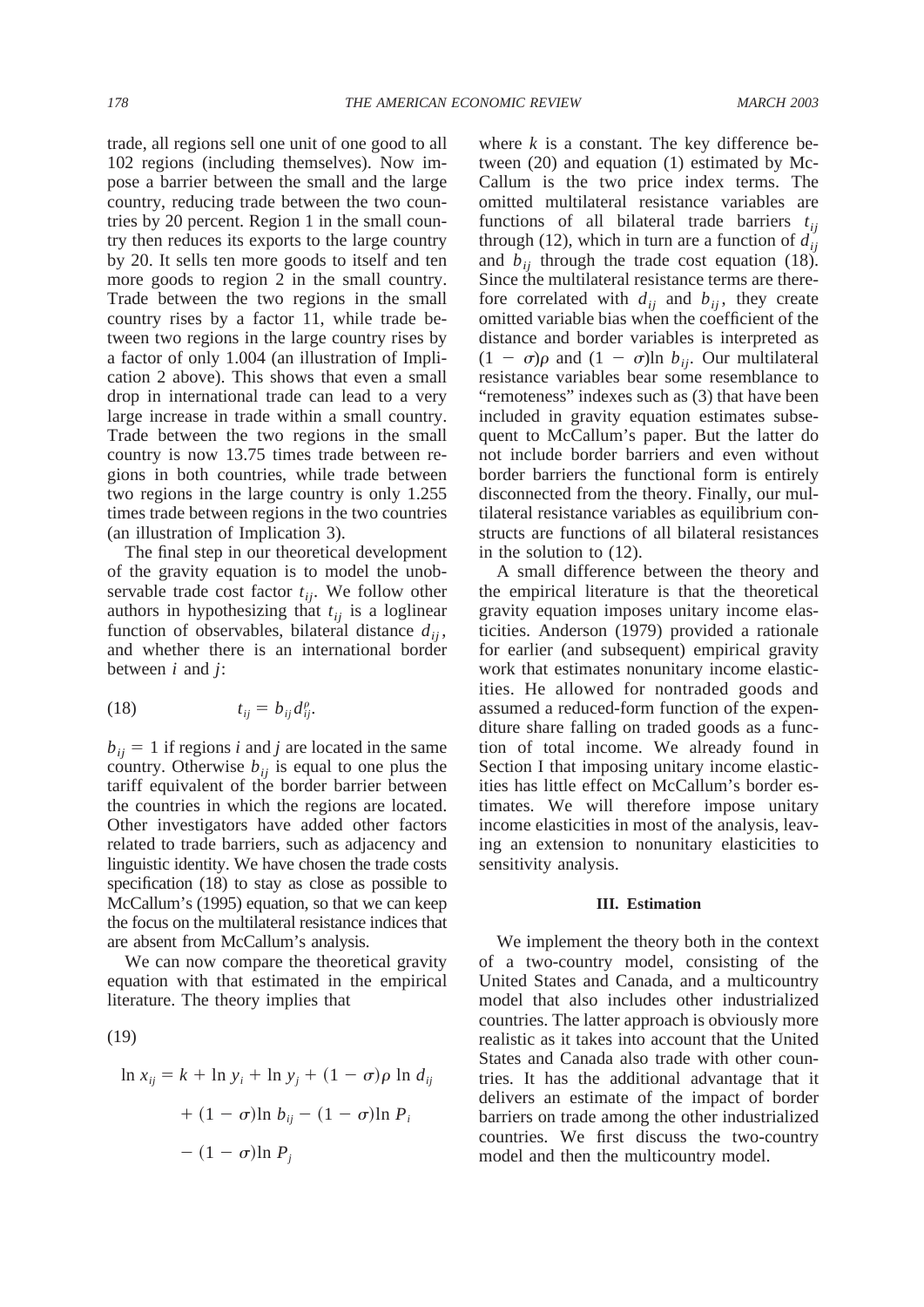### A. *Two-Country Model*

In the two-country model we estimate the gravity equation for trade flows among the same 30 states and 10 provinces as in McCallum (1995). We do not include in the sample the other 21 regions (20 states plus the District of Columbia), which account for about 15 percent of U.S. GDP, and trade flows internal to a state or province. However, in order to compute the multilateral resistance variables for the regions in our sample, we do need to use information on size and distance associated with the other 21 regions and we also need to use information on the distances within regions. We simplify by aggregating the other 21 regions into one region, defining the distance between this region and region *i* in our sample as the GDP weighted average of the distance between *i* and each of the 21 regions that make up the new region. There is no obvious way to compute distances internal to a region. Fortunately, as we will show in Section V, our results are not very sensitive to assumptions about internal distance. We use the proxy developed by Wei (1996), which is one-fourth the distance of a region's capital from the nearest capital of another region.16

In the two-country model  $b_{ij} = b^{1-\delta_{ij}}$ , where  $b - 1$  represents the tariff-equivalent U.S.–Canada border barrier and  $\delta_{ij}$  is the same dummy variable as in Section I, equal to one if *i* and *j* are in the same country and zero otherwise.

We estimate a stochastic form of  $(13)$ :

(20) 
$$
\ln z_{ij} \equiv \ln \left( \frac{x_{ij}}{y_i y_j} \right)
$$

$$
= k + a_1 \ln d_{ij} + a_2 (1 - \delta_{ij})
$$

$$
- \ln P_i^{1-\sigma} - \ln P_j^{1-\sigma} + \varepsilon_{ij}
$$

where  $a_1 = (1 - \sigma)\rho$  and  $a_2 = (1 - \sigma)\ln b$ . To stay as close as possible to McCallum's (1995) regression we have simply added an error term to the logarithmic form of the gravity equation, which one can think of as reflecting measurement error in trade. Apart from the unitary income elasticities, the only difference with McCallum (1995) is the presence of the two multilateral resistance terms.

The multilateral resistance terms are not observables. As discussed above, the price indices in general cannot be interpreted as consumer price levels.<sup>17</sup> The observables in our model are distances, borders, and income shares. Using the 41 goods market-equilibrium conditions (12) and the trade cost function (18), we can solve for the vector of the  $P_i^{1-\sigma}$  as an implicit function of observables and model parameters  $a_1$  and  $a_2$ :

(21) 
$$
P_j^{1-\sigma} = \sum_i P_i^{\sigma-1} \theta_i e^{a_1 \ln d_{ij} + a_2 (1-\delta_{ij})}
$$
  
 $j = 1, ..., 41.$ 

After substituting the implicit solutions for the  $P_i^{1-\sigma}$  in (21), the gravity equation to be estimated becomes:

(22) 
$$
\ln z = h(d, \delta, \theta; k, a_1, a_2) + \varepsilon
$$

where  $z$ , **d**,  $\delta$ ,  $\theta$ , and  $\varepsilon$  are vectors that contain all the elements of the corresponding variables with subscripts, and  $h(\cdot)$  is the right-hand side of (20) after substituting the equilibrium  $P_i^{1-\sigma}$ and  $P_j^{\hat{1}-\sigma}$ .

The right-hand side is now written explicitly as a function of observables. We estimate (22) with nonlinear least squares, minimizing the sum of squared errors. For any set of parameters the error terms of the regression can only be computed after first solving for 41 equations (21). The estimated parameters are  $k$ ,  $a<sub>1</sub>$ , and

<sup>&</sup>lt;sup>16</sup> For the region obtained from the aggregation of the 21 regions, we compute internal distance as  $\sum_{i=1}^{21} \sum_{j=1}^{21} s_i s_j d_{ij}$ , where  $s_i$  is the ratio of GDP in region  $i$  to total GDP of the 21-region area.

<sup>&</sup>lt;sup>17</sup> Even if one assumes that the price indices are consumer price levels, which would require that all trade costs are pecuniary costs, there are still many measurement problems that makes them unobservable for our purposes. Nontraded goods, which are not present in our model, play a key role in explaining differences in price levels across countries and regions. In the short to medium run, nominal exchange rates also have a significant impact on the ratio of price levels across countries. Moreover, while comparable price-level data are available for countries, this is not the case for states and provinces.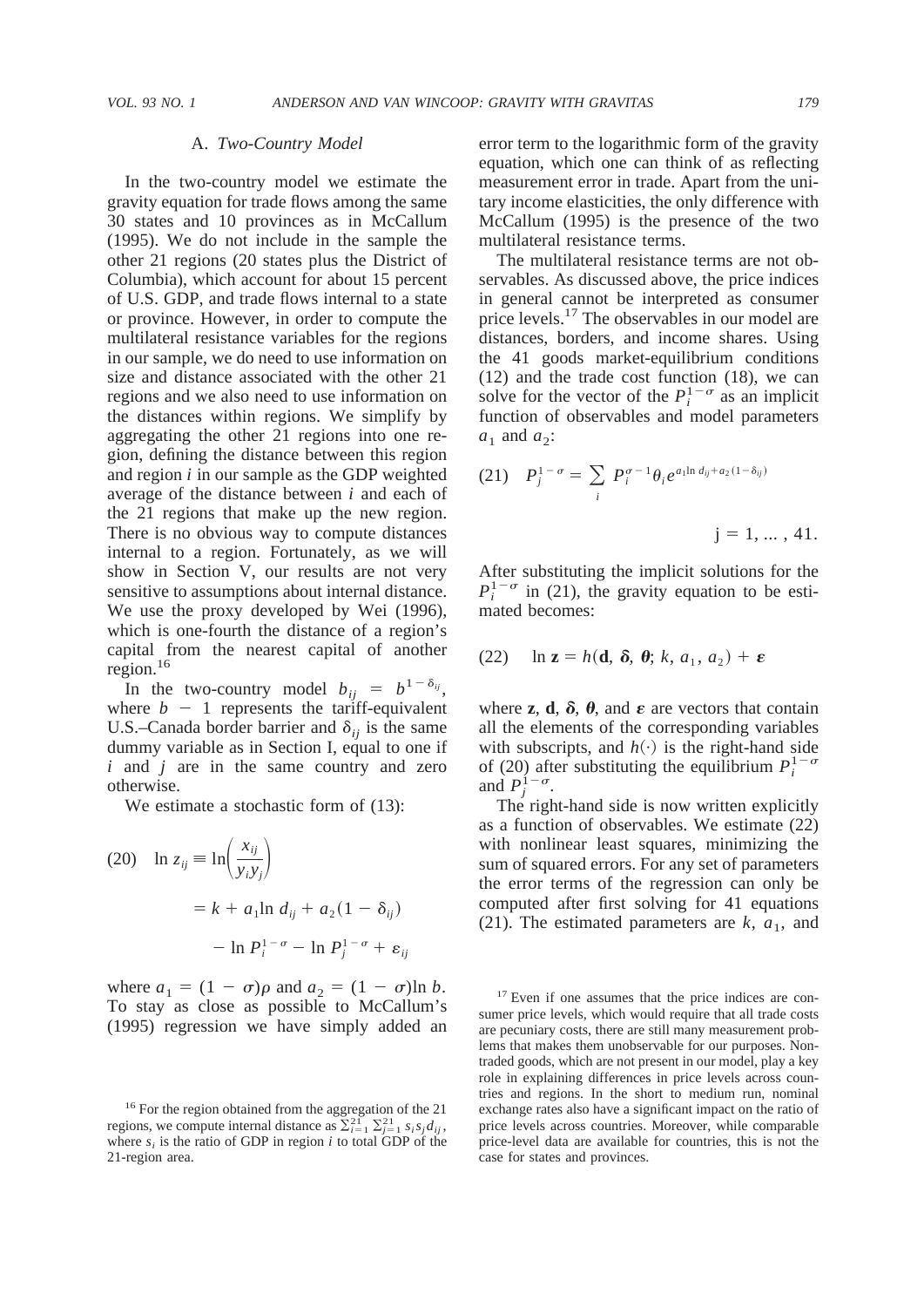$a_2$ <sup>18</sup> The substitution elasticity  $\sigma$  cannot be estimated separately as it enters in multiplicative form with the trade cost parameters  $\rho$  and ln *b* in  $a_1$  and  $a_2$ .<sup>19</sup>

Our estimator is unbiased if  $\varepsilon$  is uncorrelated with the derivatives of **h** with respect to **d**,  $\delta$ , and  $\theta$ . This is not a problem when we interpret  $\varepsilon_{ij}$  simply as measurement error associated with bilateral trade, as we have done. Errors can enter the model in many other ways of course, about which the theory has little to say. In particular, it is possible that the trade cost function (18) is misspecified in that other factors than just distance and borders matter, or the functional form is incorrect. One could add an error term to the trade cost function to capture this. If this error term is correlated with **d** or  $\delta$ , our estimates will be biased. But this is a standard omitted variables problem that is not specific to the presence of multilateral resistance terms. We have chosen the trade cost function to stay as close as possible to McCallum's (1995) specification. If an error term in the trade cost function is uncorrelated with  $d$  and  $\delta$ , there is still the problem that the error term affects equilibrium prices and therefore income shares  $\theta$ , which affect the multilateral resistance terms. In practice the bias resulting from this is very small though. As we will report below, even if we take the dramatic step of entirely removing the U.S.–Canada border, practically none of the resulting changes in the  $P_i^{1-\sigma}$  are associated with changes in income shares.

An alternative to the estimation method described above is to replace the multilateral resistance terms with country-specific dummies. This leads to consistent estimates of model parameters. Hummels (1999) has done so for a gravity equation using disaggregated U.S. import data. The main advantage is simplicity as

$$
\min_{k, a_1, a_2} \sum_{i} \sum_{j \neq i} [\ln z_{ij} - k - a_1 \ln d_{ij} - a_2 (1 - \delta_{ij}) + \ln P_i^{1 - \sigma} + \ln P_j^{1 - \sigma}]^2
$$
\n
$$
\text{subject to } P_j^{1 - \sigma} = \sum_{i} P_i^{\sigma - 1} \theta_i e^{a_1 \ln d_{ij} + a_2 (1 - \delta_{ij})} \ \forall j.
$$

<sup>19</sup> As Hummels (1999) has shown, identification of  $\sigma$  is possible in applications where elements of  $t_{ij}$  are directly observable, as with tariffs.

ordinary least squares can be used. Another advantage is that we do not need to make any assumptions about distances internal to states and provinces, which are needed to compute the structural multilateral resistance terms and are difficult to measure. Rose and van Wincoop (2001) use this estimator when applying the method in this paper to determine the effect on trade of monetary unions. We need to emphasize though that the fixed-effects estimator is less efficient than the nonlinear least-squares estimator discussed above, which uses information on the full structure of the model. The simple fixed-effects estimator is not necessarily more robust to specification error. For example, if the trade cost function is misspecified, either in terms of functional form or set of variables, both estimators are biased to the extent that the specification error is correlated with distance or the border dummy.

For comparative statics analysis, such as removing the U.S.–Canada border, the structural model can be used with either method of estimation. We use the fixed-effects estimator in sensitivity analysis reported in Table 6, giving similar results.

### B. *Multicountry Model*

In the multicountry model the world consists of all industrialized countries, a total of 22 countries.20 In that case there are 61 regions in our analysis: 30 states, the rest of the United States, 10 provinces, and 20 other countries. We will often refer to the 20 additional countries as ROW (rest of the world). In this expanded environment we assume that border barriers  $b_{ii}$ may differ for U.S.–Canada trade, US–ROW trade, Canada–ROW trade, and ROW–ROW trade. We define these respectively as  $b_{\text{US CA}}$ ,  $b_{US,ROW}$ ,  $b_{CA,ROW}$ , and  $b_{ROW,ROW}$ .

For consistency with the estimation method in the two-country model, and given our focus on the U.S.–Canada border effect, we will continue to estimate the parameters by minimizing the sum of the squared residuals for the 30 states and 10 provinces. But there are now three ad-

<sup>&</sup>lt;sup>18</sup> Computationally, we solve

<sup>20</sup> Those are the United States, Canada, Australia, Japan, New Zealand, Austria, Belgium-Luxembourg, Denmark, Finland, France, Germany, Greece, Ireland, Italy, Netherlands, Norway, Portugal, Spain, Sweden, Switzerland, and the United Kingdom.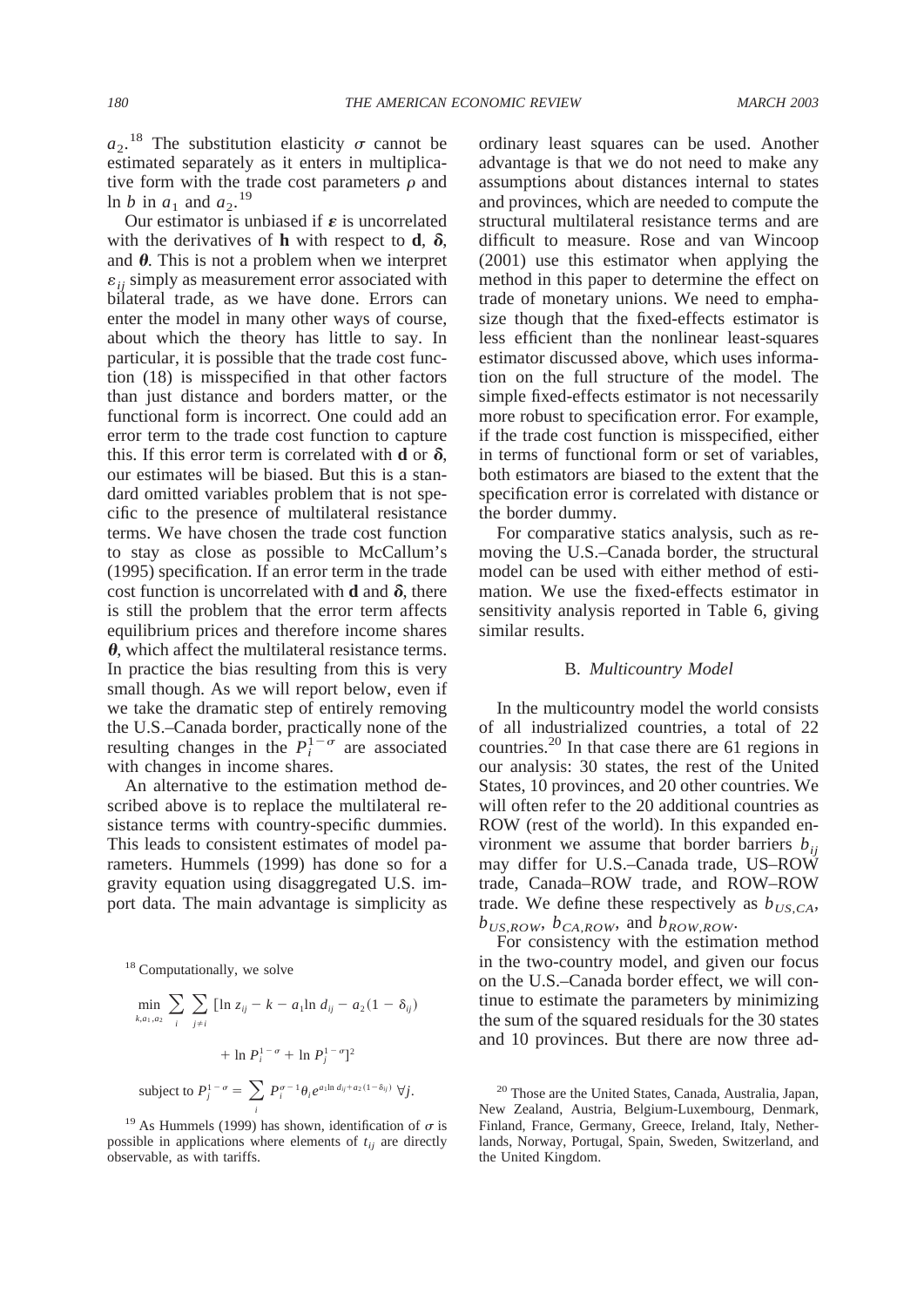ditional parameters that affect the multilateral resistance variables of the states and provinces:  $(1 - \sigma)$ ln  $b_{US,ROW}$ ,  $(1 - \sigma)$ ln  $b_{CA,ROW}$ , and  $(1 - \sigma)$ ln  $b_{ROW,ROW}$ . We impose three constraints in order to obtain estimates for these parameters. The constraints set the average of the residuals for US–ROW trade, CA–ROW trade, and ROW–ROW trade equal to zero.<sup>21</sup> Formally,

$$
\sum_{j \in ROW} (\varepsilon_{US,j} + \varepsilon_{j,US}) = 0
$$

$$
\sum_{j \in ROW} (\varepsilon_{CA,j} + \varepsilon_{j,CA}) = 0
$$

$$
\sum_{i,j \in ROW} \sum_{i \neq j} \varepsilon_{ij} = 0.
$$

Since we have data on trade only between the ROW countries and all of the United States, the residuals  $\varepsilon_{US,i}$  and  $\varepsilon_{i,US}$  are defined as the log of bilateral trade between the United States and country *j* minus the log of predicted trade, where the latter is obtained by summing over the model's predicted trade between *j* and all U.S. regions. The same is done for trade between Canada and countries in ROW.22

<sup>21</sup> Apart from consistency with the two-country estimation method, there are two reasons why we prefer this estimation method as opposed to minimizing the sum of all squared residuals, including those of the ROW countries. First, border barriers are likely to be different across country pairs for the 20 other industrialized countries. Neither estimation method allows us to identify all these barriers separately, but the method we chose is less sensitive to such differences as we only use information on the average error terms involving the ROW countries. Second, the alternative method of minimizing the sum of all squared residuals has weaker finite sample properties. The US–ROW barrier has a much greater impact on US–ROW trade than on trade among the states and provinces, but US–ROW observations are only 2 percent of the sample. If there is only weak spurious correlation between the 1,511 error terms for trade among states and provinces and the partial derivatives of the corresponding multilateral resistance terms with respect to the US–ROW barrier, it could significantly affect the estimate of that barrier.<br><sup>22</sup> Data on exports from individual states to ROW coun-

tries do exist (see Robert C. Feenstra, 1997), but this is based on information about the location of the exporter, which is often not the location of the plant where the goods are produced. The International Trade Division and the Input Output Divisions of Statistics Canada both report data on trade between provinces and the rest of the world. The data from the IO Division are considered more reliable, but

### **IV. Results**

Our goal in this section is threefold. First, we report results from estimating the theoretical gravity equation. Second, we use the estimated gravity equation to determine the impact of national borders on trade flows. This is done by computing the change in bilateral trade flows after removing the border barriers. Finally, we use the estimated gravity equation to account for the estimated McCallum border parameters. This procedure illustrates the role of the multilateral resistance variables in generating a much smaller McCallum border parameter for the United States than for Canada as well as the effect of the omitted variable bias in McCallum's procedure.

#### A. *Parameter Estimates*

Table 2 reports the bilateral trade resistance parameter estimates. The estimate of the U.S.– Canada border barrier is very similar in both the two-country model and the multicountry model. In the multicountry model the border barrier estimates are also strikingly similar across country pairs. The barrier between the United States and Canada is only slightly lower than between the other 20 industrialized countries, the majority of which is trade among European Union countries. The only border barrier that is a bit higher than the others is between Canada and the ROW countries.

As discussed above, we can estimate only  $(1 - \sigma)$ ln *b*. We would need to make an assumption about the elasticity of substitution  $\sigma$ in order to obtain an estimate of  $b - 1$ , the ad valorem tariff equivalent of the border barrier. The model is of course highly stylized in that there is only one elasticity. In reality some goods may be perfect substitutes, with an infinite elasticity, while others are weak substitutes. Hummels (1999) obtains estimates for the elasticity of substitution within industries. The results depend on the disaggregation of the industries. The average elasticity is respectively 4.8, 5.6, and 6.9 for 1-digit, 2-digit, and 3-digit

only the IT division reports trade with individual countries. The differences between the total export and import numbers reported by both divisions are often very large (almost a factor 8 difference for imports by Prince Edward Island).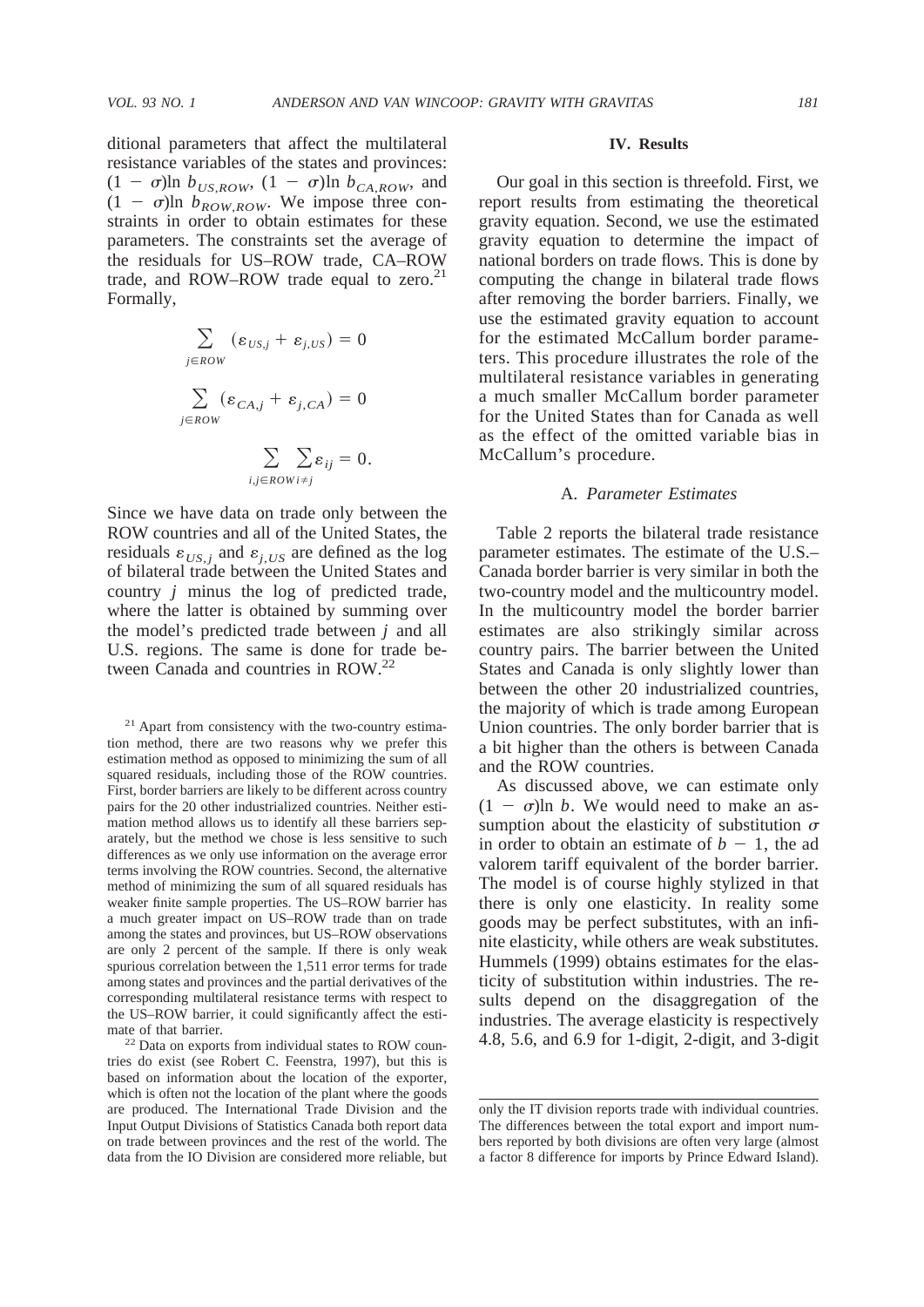|                      |                                                                                                                                                             | Two-country<br>model                   | Multicountry<br>model                                                                                 |
|----------------------|-------------------------------------------------------------------------------------------------------------------------------------------------------------|----------------------------------------|-------------------------------------------------------------------------------------------------------|
| Parameters           | $(1 - \sigma)\rho$<br>$(1 - \sigma)$ ln $b_{US,CA}$<br>$(1 - \sigma)$ ln $b_{US,ROW}$<br>$(1 - \sigma)$ ln $b_{CA,ROW}$<br>$(1 - \sigma)$ ln $b_{ROW, Row}$ | $-0.79$<br>(0.03)<br>$-1.65$<br>(0.08) | $-0.82$<br>(0.03)<br>$-1.59$<br>(0.08)<br>$-1.68$<br>(0.07)<br>$-2.31$<br>(0.08)<br>$-1.66$<br>(0.06) |
| Average error terms: | $US$ –US<br>$CA$ -CA<br>US-CA                                                                                                                               | 0.06<br>$-0.17$<br>$-0.05$             | 0.06<br>$-0.02$<br>$-0.04$                                                                            |

TABLE 2—ESTIMATION RESULTS

*Notes:* The table reports parameter estimates from the two-country model and the multicountry model. Robust standard errors are in parentheses. The table also reports average error terms for interstate, interprovincial, and state–province trade.

industries. For further levels of disaggregation the elasticities could be much higher, with some goods close to perfect substitutes.<sup>23</sup> It is therefore hard to come up with an appropriate average elasticity. To give a sense of the numbers though, the estimate of  $-1.58$  for  $(1 - \sigma)$ ln  $b_{US,CA}$  in the multicountry model implies a tariff equivalent of respectively 48, 19, and 9 percent if the average elasticity is 5, 10, and 20.

The last three rows of Table 2 report the average error terms for interstate, interprovincial, and state–province trade. Particularly for the multicountry model they are close to zero. The average percentage difference between actual trade and predicted trade in the multicountry model is respectively  $6, -2$ , and  $-4$  percent for interstate, interprovincial, and state–province trade. The largest error term in the two-country model is for interprovincial trade, where on average actual trade is 17 percent lower than predicted trade.<sup>24</sup>

# B. *The Impact of the Border on Bilateral Trade*

We now turn to the general-equilibrium comparative static implications of the estimated border barriers for bilateral trade flows. We will calculate the ratio of trade flows with border barriers to that under the borderless trade implied by our model estimates. Appendix B discusses how we compute the equilibrium after removing all border barriers while maintaining distance frictions. It turns out that we need to know the elasticity  $\sigma$  in order to solve for the free trade equilibrium. This is because the new income shares  $\theta_i$  depend on relative prices, which depend on  $\sigma$ . We set  $\sigma = 5$ , but we will show in the sensitivity analysis section that results are almost identical for other elasticities. The elasticity  $\sigma$  plays no role other than to affect the equilibrium income shares a little.

In what follows we define the "average" of trade variables and (transforms of the) multilateral resistance variables as the exponential of

 $23$  For example, for a highly homogeneous commodity such as silver bullion, Feenstra (1994) estimates a 42.9 elasticity of substitution among varieties imported from 15 different countries.<br><sup>24</sup> The  $\overline{R}^2$  is respectively 0.43 and 0.45 for the two-

country and multicountry model, which is somewhat lower than the 0.55 for the McCallum equation with unitary elasticities (last column Table 1). This is not a test of the theory though because McCallum's equation is not theoretically grounded. It also does not imply that multilateral resistance

does not matter; the dummies in McCallum's equation capture the average difference in multilateral resistance of states and provinces. With a higher estimate of internal distance, the  $\bar{R}^2$  from the structural model becomes quite close to that in the McCallum equation. It turns out though that internal distance has little effect on our key results (Section V).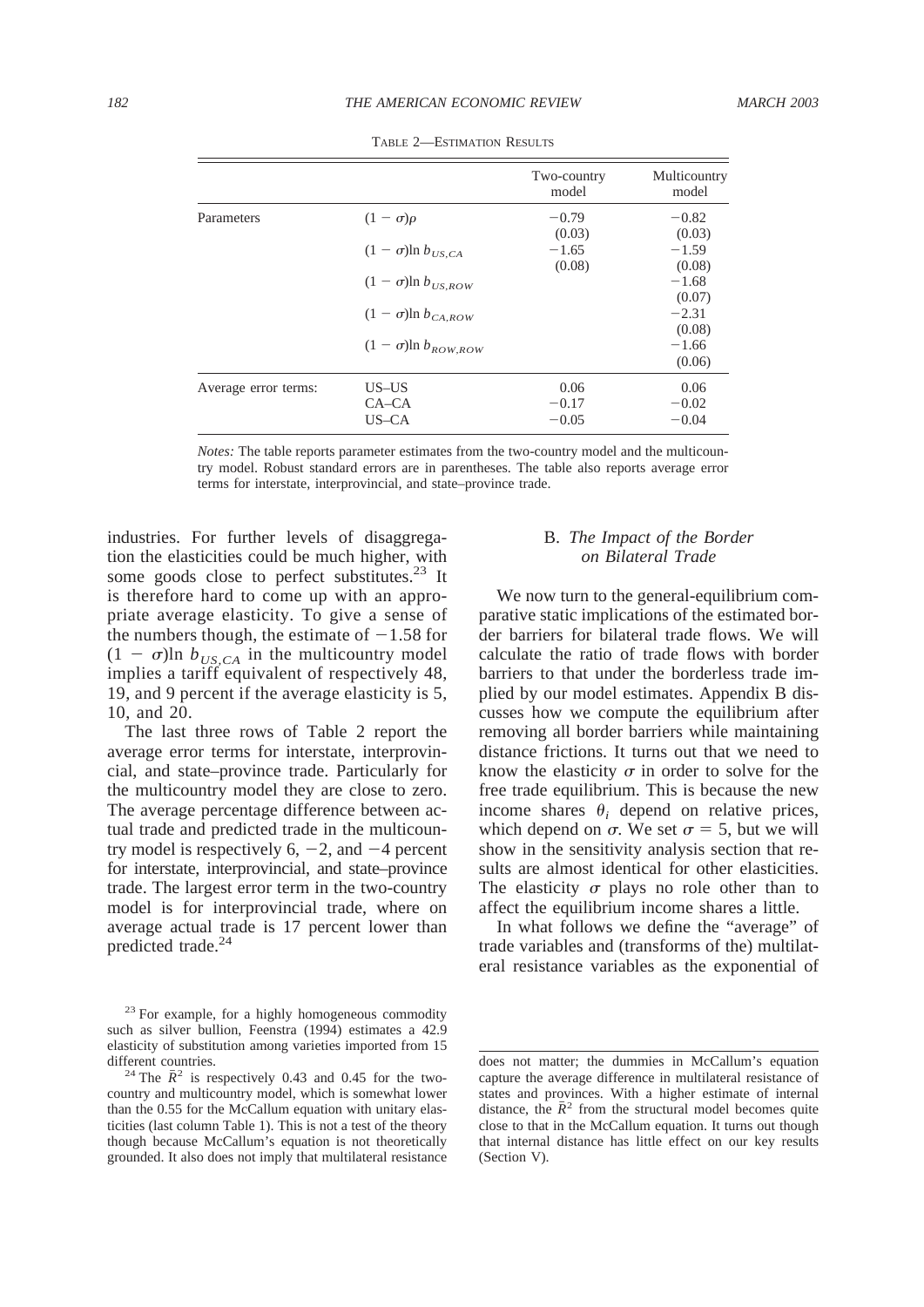TABLE 3—AVERAGE OF  $P^{1-\sigma}$ 

|                          | US                 | Canada | ROW    |
|--------------------------|--------------------|--------|--------|
|                          | Two-country model  |        |        |
| With border barrier (BB) | 0.77               | 2.45   |        |
|                          | (0.03)             | (0.12) |        |
| Borderless trade (NB)    | 0.75               | 1.18   |        |
|                          | (0.03)             | (0.01) |        |
| Ratio (BB/NB)            | 1.02               | 2.08   |        |
|                          | (0.00)             | (0.08) |        |
|                          | Multicountry model |        |        |
| With border barrier (BB) | 1.55               | 4.67   | 2.97   |
|                          | (0.01)             | (0.09) | (0.07) |
| Borderless trade (NB)    | 1.39               | 1.91   | 1.54   |
|                          | (0.00)             | (0.04) | (0.01) |
| Ratio (BB/NB)            | 1.12               | 2.44   | 1.93   |
|                          | (0.01)             | (0.09) | (0.06) |

*Notes:* The table reports the average of  $P_i^{\sigma-1}$ , where the average is defined as the exponential of the average logarithm. For the United States the average is taken over the 30 states in the sample, for Canada over the 10 provinces, and for ROW over the other 20 industrialized countries.

the average logarithm of these variables, consistent with McCallum  $(1995)$ .<sup>25</sup>

The multilateral resistance variables are critical to understanding the impact of border barriers on bilateral trade and understanding what accounts for the McCallum border parameters. Defining regions in the United States, Canada, and ROW as three sets, Table 3 reports the average transform of multilateral resistance  $P^{\sigma-1}$  for regions in each of these sets. The results are shown both with the estimated border barrier and under borderless trade. As discussed in Section II, based on the model we would expect border barriers to lead to a larger increase of multilateral resistance in small countries than in large countries. This is exactly what we see in Table 3.  $P^{\sigma-1}$  rises by 12 percent for U.S. states, while it rises by a factor 2.44 for Canadian provinces.<sup>26</sup> The number is intermediate for ROW countries, whose size is also

<sup>25</sup> McCallum's border effect is the difference between the average logarithm of bilateral trade among regions in the same country and the average logarithm of bilateral trade of regions in different countries. This is converted back to levels by taking the exponential. Among a set of regions, bilateral trade between two regions is therefore considered to be average when the logarithm of bilateral trade is aver-

age within the set.<br><sup>26</sup> Very little of the change in  $P^{\sigma-1}$  is associated with a change in income shares  $\theta_i$ . The change in income shares intermediate. The Canadian border creates a barrier between provinces and most of its potential trading partners, while states face no border barriers with the rest of the large U.S. economy. Multilateral resistance therefore rises much more for provinces than for states.

Even under borderless trade  $P_i^{1-\sigma}$  is substantially higher for provinces than for states. Distances are somewhat larger on average between the United States and Canada than within them. This affects multilateral resistance for provinces more than for states as most potential trading partners of the provinces are outside their country, while for the states they are inside the country. This is again the result of the small size of the Canadian economy.

Table 3 reports the transforms  $P_i^{1-\sigma}$  of the multilateral resistance indices because they matter for trade levels. It is worthwhile pointing out that the  $P_i$  themselves, which are a measure of average trade barriers faced by regions, rise much less as a result of borders. For  $\sigma = 5$ ,  $P_i$ rises on average by 3 percent for states and 25 percent for Canadian provinces. For higher  $\sigma$  it is even smaller.

Table 4 reports the impact of border barriers on bilateral trade flows among and within each of the three sets of regions (US, CA, ROW). Size is controlled for by multiplying the bilateral trade numbers by  $y^{W}/(y_i y_j)$ . Letting a tilde denote borderless trade, the ratio of average trade between regions in sets *h* and *k* (*h*,  $k =$ *US*, *CA*, *ROW*) with and without border barriers is

$$
(23) \t b_{hk}^{1-\sigma} \left( \frac{P_h^{\sigma-1}}{\tilde{P}_h^{\sigma-1}} \right) \left( \frac{P_\kappa^{\sigma-1}}{\tilde{P}_k^{\sigma-1}} \right)
$$

where  $P_h^{\sigma-1}$  refers to the average of regions in that set. We can therefore break down the impact of border barriers on trade into the impact of the bilateral border barrier and the impact of border barriers on multilateral resistance of regions in both sets. To the extent that border barriers raise average trade barriers faced by an importer and an exporter (multilateral resistance), it dampens the negative impact of the bilateral border barrier on trade between the two

alone would lower  $P^{\sigma-1}$  for Canadian provinces by 0.4 percent and raise it for states by 0.8 percent.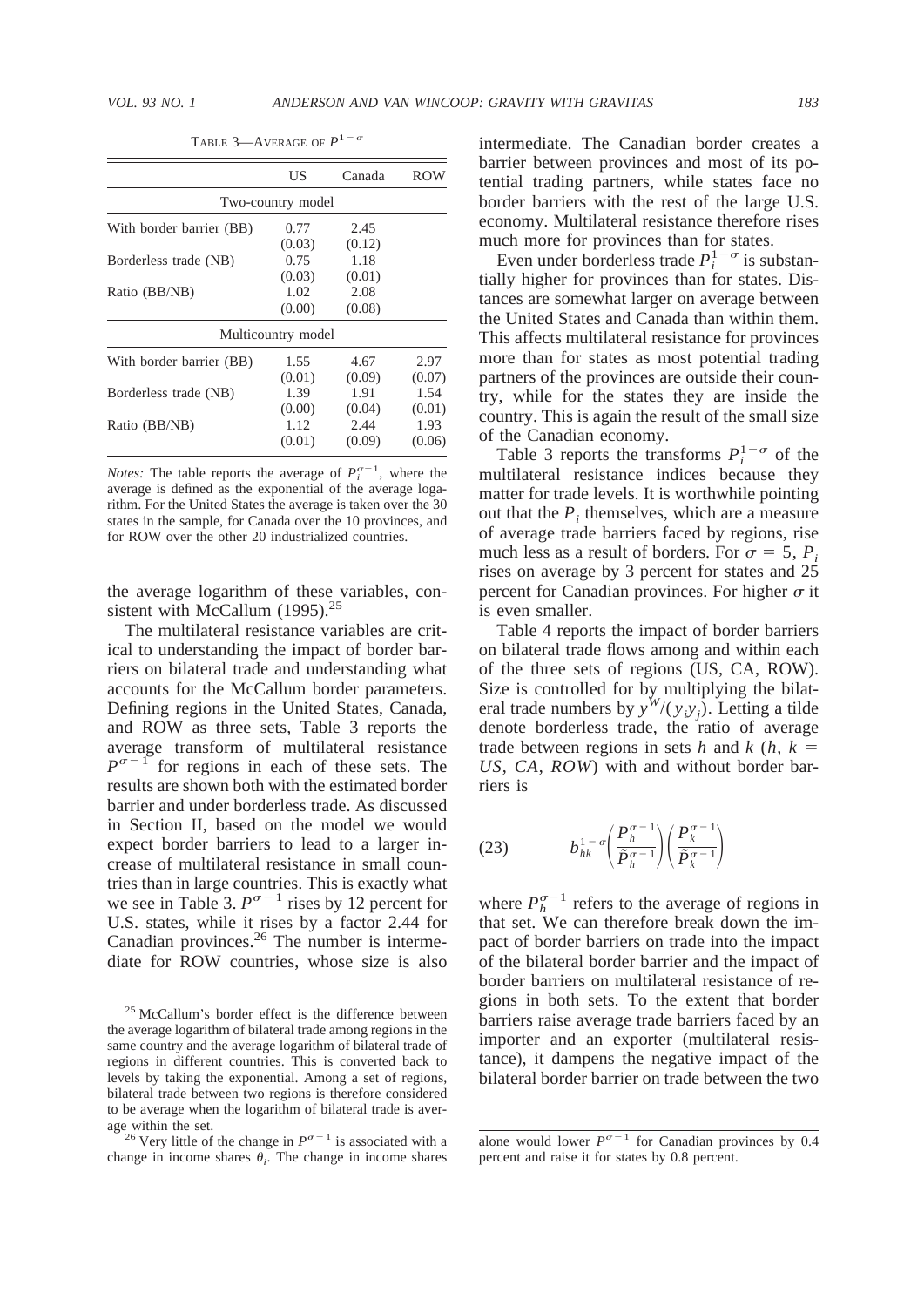|                                | $US$ –US | $CA$ -CA      | US-CA              | US-ROW | CA-ROW | ROW-ROW |
|--------------------------------|----------|---------------|--------------------|--------|--------|---------|
|                                |          |               | Two-country model  |        |        |         |
| Ratio BB/NB                    | 1.05     | 4.31          | 0.41               |        |        |         |
|                                | (0.01)   | (0.34)        | (0.02)             |        |        |         |
| Due to bilateral resistance    | 1.0      | $1.0^{\circ}$ | 0.19               |        |        |         |
|                                | (0.0)    | (0.0)         | (0.01)             |        |        |         |
| Due to multilateral resistance | 1.05     | 4.31          | 2.13               |        |        |         |
|                                | (0.01)   | (0.34)        | (0.09)             |        |        |         |
|                                |          |               | Multicountry model |        |        |         |
| Ratio BB/NB                    | 1.25     | 5.96          | 0.56               | 0.40   | 0.46   | 0.71    |
|                                | (0.02)   | (0.42)        | (0.03)             | (0.01) | (0.01) | (0.02)  |
| Due to bilateral resistance    | 1.0      | 1.0           | 0.20               | 0.19   | 0.10   | 0.19    |
|                                | (0.0)    | (0.0)         | (0.02)             | (0.01) | (0.01) | (0.01)  |
| Due to multilateral resistance | 1.25     | 5.96          | 2.72               | 2.15   | 4.70   | 3.71    |
|                                | (0.02)   | (0.42)        | (0.12)             | (0.09) | (0.31) | (0.25)  |

TABLE 4—IMPACT OF BORDER BARRIERS ON BILATERAL TRADE

*Notes:* The table reports the ratio of trade with the estimated border barriers (BB) to that under borderless trade (NB). This ratio is broken down into the impact of border barriers on trade through bilateral resistance  $(t_{ij}^{1-\sigma})$  and through multilateral resistance  $(P_i^{\sigma-1}P_j^{\sigma-1})$ .

countries. In what follows we will focus on the numbers for the more realistic multicountry model.

Implication 2 of the theory that cross-country trade barriers raise trade within a country more for small than for large countries is strongly confirmed in Table 4. The table reports a spectacular factor 6 increase in interprovincial trade due to borders, while interstate trade rises by only 25 percent. The larger increase in multilateral resistance of the provinces leads to a bigger drop in relative trade resistance  $t_{ii}/P_iP_j$  for trade within Canada than within the United States, explaining the large increase in interprovincial trade.

Table 4 also reports that borders reduce trade between the United States and Canada to a fraction 0.56 of that under borderless trade, or by 44 percent. Trade among ROW countries is reduced by 29 percent. The bilateral border barrier itself implies an 80-percent drop in trade between states and provinces, but increased multilateral resistance, particularly for provinces, raises state–province trade by a factor 2.72. While U.S. goods have become more expensive for Canada due to the border barrier, the goods of almost all trading partners of the provinces have become more expensive. This significantly moderates the negative impact on U.S.–Canada trade.

It may seem somewhat surprising that trade between the ROW countries drops somewhat less than between the United States and Canada, particularly because the estimates in Table 2 imply a slightly lower U.S.–Canada border barrier. But it can be understood in the context of Implication 1 from the theory that border barriers have a bigger effect on trade between countries the larger their size. For the same border barriers, U.S.–Canada trade would have dropped much less if the United States were a much smaller country. This also explains why trade between the United States and the ROW countries drops somewhat more than between the United States and Canada. Canada is even smaller than the average ROW country. Based on size alone one would expect trade between Canada and the ROW countries to drop less than between Canada and the United States, but this is not the case as a result of the higher trade barrier between Canada and the ROW countries.

# C. *Intranational Trade Relative to International Trade*

McCallum aimed to measure the impact of borders on intranational trade (within Canada) to international trade (between the United States and Canada). In this subsection we will show that the large McCallum border parameter for Canada is due to a combination of (i) the relative small size of the Canadian economy and (ii) omitted variables bias.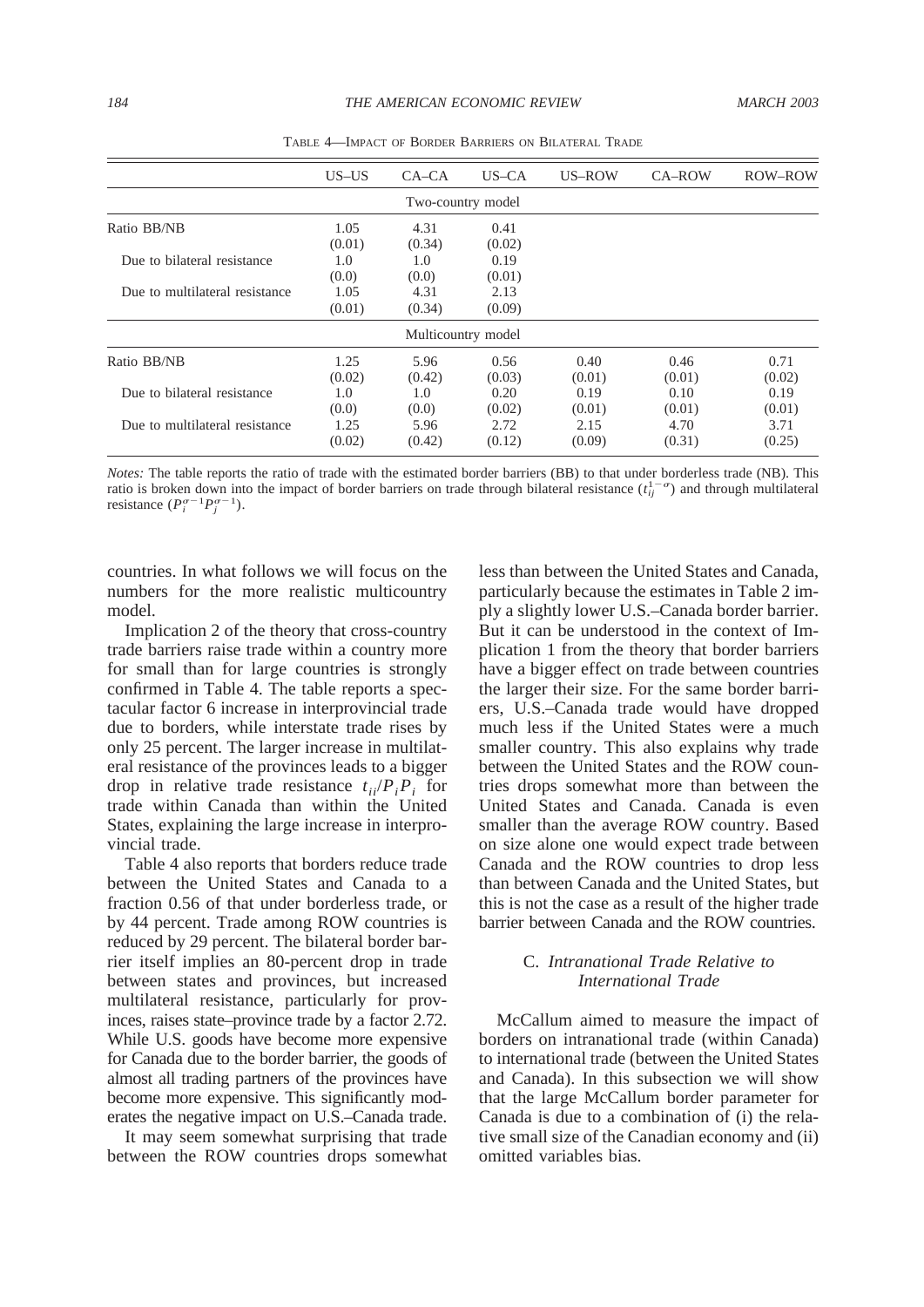|                                      | Two-country model |        | Multicountry model |        |  |
|--------------------------------------|-------------------|--------|--------------------|--------|--|
|                                      | Canada            | US     | Canada             | US     |  |
| Theoretically consistent estimate    | 10.5              | 2.56   | 10.7               | 2.24   |  |
|                                      | (1.16)            | (0.13) | (1.06)             | (0.12) |  |
| McCallum parameter implied by theory | 16.5              | 1.64   | 14.8               | 1.63   |  |
|                                      | (1.63)            | (0.09) | (1.32)             | (0.10) |  |

TABLE 5—IMPACT BORDER ON INTRANATIONAL TRADE RELATIVE TO INTERNATIONAL TRADE

*Notes:* The first row of the table reports the theoretically consistent estimate of the impact of border barriers on intranational trade relative to international trade for both Canada and the United States. The second row reports the McCallum border parameter implied by the model, which provides a biased estimate of the impact of borders on the ratio of intranational to international trade.

The impact of border barriers on intranational relative to international trade follows immediately from Table 4 and is reported in the first row of Table 5. The multicountry model implies that national borders lead to trade between provinces that is a factor 10.7 larger than between states and provinces. In contrast, border barriers raise trade between states by only a factor 2.24 relative to trade between states and provinces. This is exactly as anticipated by Implication 3 of the theory. It is the result of the relatively small size of Canada, leading to a factor 6 increase in trade between the provinces. The small change in trade between U.S. states leads to a correspondingly much smaller increase in intranational to international trade for the United States.

This is only part of the explanation for the large McCallum border parameter for Canada. The other part is the result of omitted variables bias in two distinct senses: estimation and computation. By estimation bias we mean the ordinary econometric omitted variables bias. By computation bias we mean the erroneous comparative statics which arise from a reduced-form calculation which omits terms. In order to analyze the omitted variables bias, rewrite the theoretical gravity equation as

(24) 
$$
\ln x_{ij} = k + \ln y_i + \ln y_j
$$
  
+  $\rho(1 - \sigma)\ln d_{ij} + R_{ij} + \varepsilon_{ij}$ 

where

$$
R_{ij} = (1 - \sigma) \ln b_{ij} - (1 - \sigma) \ln P_i
$$

$$
- (1 - \sigma) \ln P_j.
$$

*Rij* measures the sum of all trade resistance terms with the exception of the bilateral distance term. McCallum estimated (24), but replaced  $R_{ij}$  with a dummy variable that is 1 for interprovincial trade and 0 for state–province trade. In the absence of the multilateral resistance terms this would yield unbiased estimates of  $(1 - \sigma)\rho$  and  $(1 - \sigma)\ln b$ . But since the omitted multilateral resistance terms are correlated with both distance and the border dummy, McCallum's regression does not yield an unbiased estimate of either  $(1 - \sigma)\rho$  or  $(1 - \sigma)\ln b$ . Next, consider computation bias. Assume for the moment that McCallum had correctly estimated the parameter  $(1 - \sigma)\rho$  multiplying bilateral distance. In that case McCallum's border effect can still not be interpreted as the effect of borders on the ratio of interprovincial trade relative to state–province trade. In the context of the theory we can then interpret McCallum's border parameter for Canada as an estimator of the average of  $R_{ij}$  for interprovincial trade minus the average for state–province trade, and similarly for the United States.<sup>27</sup> Taking the exponential for comparison with McCallum's headline number, we get (following the notation of Section I)

(25) 
$$
Border_{Canada} = (b_{US,CA})^{\sigma-1} \frac{P_{CA}^{\sigma-1}}{P_{US}^{\sigma-1}}
$$
.

 $27$  We will take the average over all trade pairs, even though for a few state–province pairs and state–state pairs no trade data exist. Taking the average only over pairs for which trade data exist leads to almost identical numbers.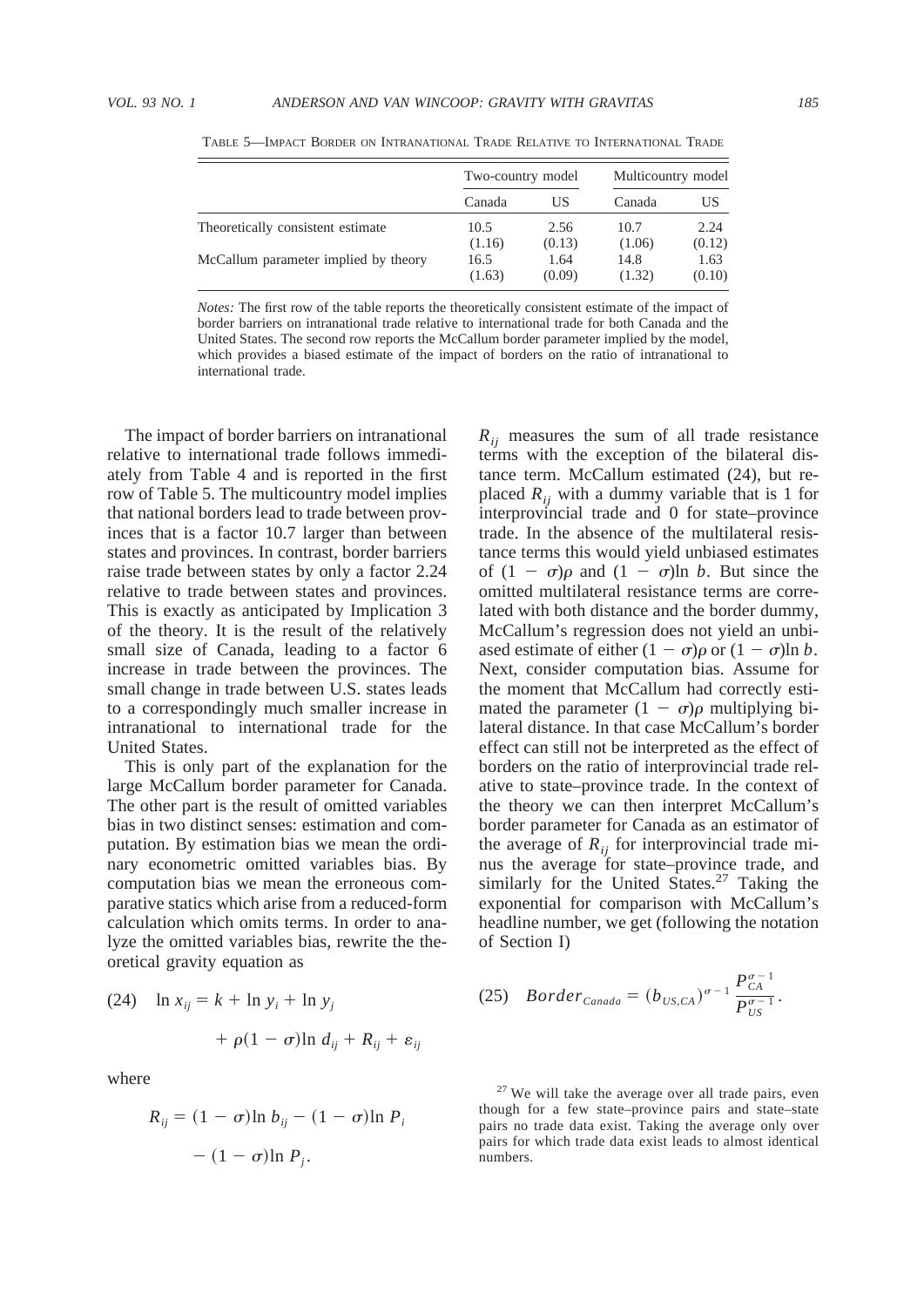Similarly, for the United States we get

(26) 
$$
Border_{US} = (b_{US,CA})^{\sigma-1} \frac{P_{US}^{\sigma-1}}{P_{CA}^{\sigma-1}}.
$$

The theoretical McCallum border parameters implied by (25)–(26) are reported in the second row of Table 5. For the multicountry model the border parameters are 14.8 for Canada and 1.63 for the United States. This corresponds closely to the 14.2 and 1.62 parameters reported in the last column of Table 1 when estimating McCallum's regression with unitary income coefficients. The much higher Canadian (transform of) multilateral resistance term,  $P_{CA}^{\sigma-1}$ , than the U.S. multilateral resistance term,  $P_{US}^{\sigma-1}$ , blows up the border effect for Canada, while dampening it with the same factor for the United States.

A comparison of rows 1 and 2 of Table 5 shows that McCallum's measure for Canada overstates our consistent estimate of the impact of borders on intranational trade relative to international trade. The reason is that in the correct measure of the impact of borders on intranational relative to international trade, the multilateral resistance terms in (25) and (26) are replaced by the ratio of multilateral resistance with border barriers relative to that without border barriers; the comparative static experiment of taking away the borders must include its effect on multilateral resistance. McCallum's measure would have implied a border parameter larger than 1 for Canada even in the absence of border barriers because of the higher multilateral resistance of provinces than states due to distance alone.

The difference between the two rows in Table 5 illustrates the omitted variables bias in McCallum's results due to comparative statics alone as we have used the parameter estimates from the theoretical model to compute (25) and (26). It turns out that almost all of the bias resulting from omitted variables is associated with comparative statics as opposed to a biased estimate of the distance coefficient  $(1 - \sigma)\rho$ . If we reestimate McCallum's regression in the last column of Table 1 after imposing the distance coefficient obtained from estimating the theoretical gravity equation, the resulting McCallum border coefficient changes only slightly from 14.2 to 14.7.

There is also a literature that has estimated the impact of borders on domestic trade relative to international trade for a wide range of other OECD countries. This literature is based on McCallum-type regressions, often with atheoretical remoteness variables added, using international trade data combined with an estimate of total domestic trade in each of the countries. The findings from this literature can be compared to the theory. Based on the estimated multicountry model, international trade among the ROW countries drops to a fraction 0.71 of that under free trade, while intranational trade rises on average by a factor 3.8. This implies a factor 5.4 (3.8/0.71) increase in intranational trade relative to international trade, which falls within the range of estimates of about 2.5 to 10 that have been reported in the empirical literature. For example, Helliwell (1998) reports a factor 5.7 for 1992 data, estimating (3) with the atheoretical remoteness variables (3) included. Our findings suggest that the trade home bias reported in this literature is primarily a result of the large increase in intranational trade. International trade drops by only 29 percent as a result of borders. Intranational trade rises so much for the same reason that interprovincial trade rises so much in Canada. Most countries are relatively small as a fraction of the world economy.

### **V. Sensitivity Analysis**

Table 6 reports the results from a variety of sensitivity analysis. In order to save space we report only the key variables of interest, the impact of borders on trade, and the McCallum border parameter. For comparison we report in column (i) results from the base regression.

Column (ii) assumes a higher elasticity of substitution  $\sigma = 10$  (in the benchmark  $\sigma = 5$ ). This has no impact on the nonlinear leastsquares estimator itself but, as discussed in Section IV, subsection B, it affects somewhat the equilibrium when removing the border barrier. It is clear though from column (ii) that the difference is negligible. The same is the case when we lower  $\sigma$  to 2 or raise it 20 (not reported). The insensitivity to  $\sigma$  is encouraging as there is little agreement about the precise magnitude of this parameter.

Columns (iii) and (iv) report results when we respectively double and halve our measure of distance internal to states, provinces, and the other industrialized countries. While we have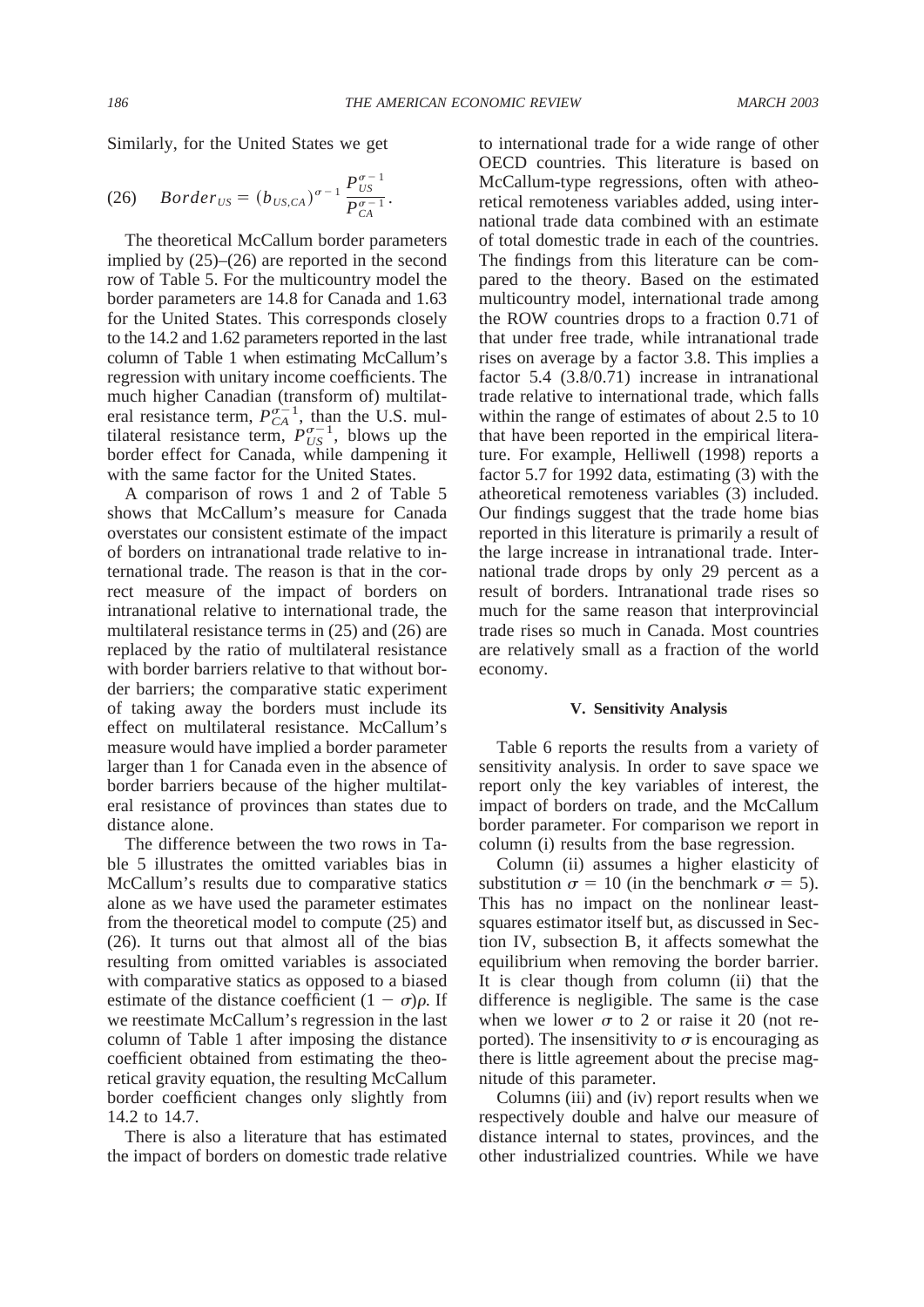|                    | (i)    | (ii)   | (iii)  | (iv)               | (v)    | $(v_i)$ | (vii)  | (viii) | (ix)   |
|--------------------|--------|--------|--------|--------------------|--------|---------|--------|--------|--------|
|                    |        |        |        | Two-country model  |        |         |        |        |        |
| Trade (BB/NB)      |        |        |        |                    |        |         |        |        |        |
| $US$ -US           | 1.05   | 1.05   | 1.05   | 1.05               | 1.04   | 1.04    | 1.03   | 1.05   |        |
|                    | (0.01) | (0.01) | (0.01) | (0.01)             | (0.01) | (0.00)  | (0.00) | (0.01) |        |
| $CA$ -CA           | 4.31   | 4.26   | 4.31   | 4.41               | 3.92   | 3.82    | 4.37   | 3.76   |        |
|                    | (0.34) | (0.34) | (0.30) | (0.39)             | (0.53) | (0.29)  | (0.38) | (0.23) |        |
| US-CA              | 0.41   | 0.41   | 0.41   | 0.41               | 0.50   | 0.50    | 0.54   | 0.43   |        |
|                    | (0.02) | (0.02) | (0.02) | (0.02)             | (0.03) | (0.02)  | (0.02) | (0.02) |        |
| McCallum parameter |        |        |        |                    |        |         |        |        |        |
| <b>US</b>          | 1.64   | 1.64   | 1.58   | 1.70               | 1.37   | 1.03    | 1.05   | 1.33   |        |
|                    | (0.09) | (0.09) | (0.08) | (0.09)             | (0.11) | (0.05)  | (0.06) | (0.07) |        |
| CA                 | 16.5   | 16.5   | 17.1   | 16.1               | 12.2   | 15.4    | 14.9   | 16.4   |        |
|                    | (1.63) | (1.63) | (1.64) | (1.65)             | (1.93) | (1.50)  | (1.63) | (1.56) |        |
|                    |        |        |        | Multicountry model |        |         |        |        |        |
| Trade (BB/NB)      |        |        |        |                    |        |         |        |        |        |
| $US$ -US           | 1.25   | 1.26   | 1.21   | 1.29               | 1.22   | 1.19    | 1.18   |        | 1.14   |
|                    | (0.02) | (0.02) | (0.02) | (0.02)             | (0.04) | (0.02)  | (0.02) |        | (0.02) |
| $CA$ -CA           | 5.96   | 5.93   | 5.90   | 6.21               | 5.07   | 5.03    | 5.21   |        | 4.44   |
|                    | (0.42) | (0.42) | (0.37) | (0.49)             | (0.66) | (0.36)  | (0.40) |        | (0.39) |
| US-CA              | 0.56   | 0.56   | 0.54   | 0.57               | 0.63   | 0.62    | 0.63   |        | 0.51   |
|                    | (0.03) | (0.03) | (0.03) | (0.03)             | (0.05) | (0.03)  | (0.03) |        | (0.03) |
| ROW-ROW            | 0.71   | 0.70   | 0.71   | 0.72               | 0.83   | 0.50    | 0.87   |        | 0.76   |
|                    | (0.02) | (0.02) | (0.02) | (0.02)             | (0.06) | (0.02)  | (0.04) |        | (0.04) |
| McCallum parameter |        |        |        |                    |        |         |        |        |        |
| <b>US</b>          | 1.63   | 1.63   | 1.56   | 1.69               | 1.38   | 1.13    | 1.19   |        | 1.56   |
|                    | (0.10) | (0.10) | (0.09) | (0.11)             | (0.12) | (0.06)  | (0.08) |        | (0.09) |
| CA                 | 14.8   | 14.8   | 15.3   | 14.5               | 11.1   | 13.6    | 12.9   |        | 12.4   |
|                    | (1.32) | (1.32) | (1.34) | (1.33)             | (1.57) | (1.37)  | (1.29) |        | (1.25) |

TABLE 6—SENSITIVITY ANALYSIS

*Notes:* The table reports sensitivity analysis with regards to the ratio of trade with border barriers to trade without border barriers and with regards to the McCallum border parameters implied by the model. Column (i) repeats results from the benchmark regression. Column (ii) assumes  $\sigma = 10$  (in the benchmark  $\sigma = 5$ ). Columns (iii) and (iv) report results when respectively doubling and halving distances internal to regions and countries. Column (v) reports results based on a regression that does not use interstate data. Columns (vi) and (vii) report results when income *y* is replaced by  $x^{\alpha}y$  with *x* respectively income *y* and per capita income  $y/N$ .  $x^{\alpha}$  represents the fraction spent on tradables in a region or country. Column (viii) reports for the two-country case results based on fixed-effects estimation. The final column reports for the multicountry case results when minimizing the sum of all squared error terms, including those involving ROW countries.

used the proxy by Wei (1996) that has been commonly used in the literature, this is only a rough estimate. The correct measure depends a lot on a region's geography.<sup>28</sup> Helliwell (1998) finds that results are very sensitive to internal distance when applying a McCallum gravity equation to international and intranational trade of OECD countries. Halving internal distances reduces the border effect by about half, while doubling internal distances more than doubles it. In contrast, columns (iii) and (iv) of Table 6 show that doubling or halving internal distances

has very little effect on our results. A big advantage of the U.S.–Canada data set is that the intranational trade data are for interstate trade and interprovincial trade. It is relatively easy to measure distances between states and between provinces. We do not use data on trade internal to states and provinces, for which distance is hard to measure. In our regression internal distance matters only to the extent that it affects multilateral resistance.

Column (v) reports results when we do not use data on interstate trade. The reason for doing so is that McCallum did not use interstate trade data and we do not want to leave the impression that the interstate data set is critical to our findings. The results reported in column (v) are somewhat different from those based on

<sup>&</sup>lt;sup>28</sup> For example, it is possible that most trade takes place within one industrial area, in which case the appropriate measure of internal distance could be close to zero.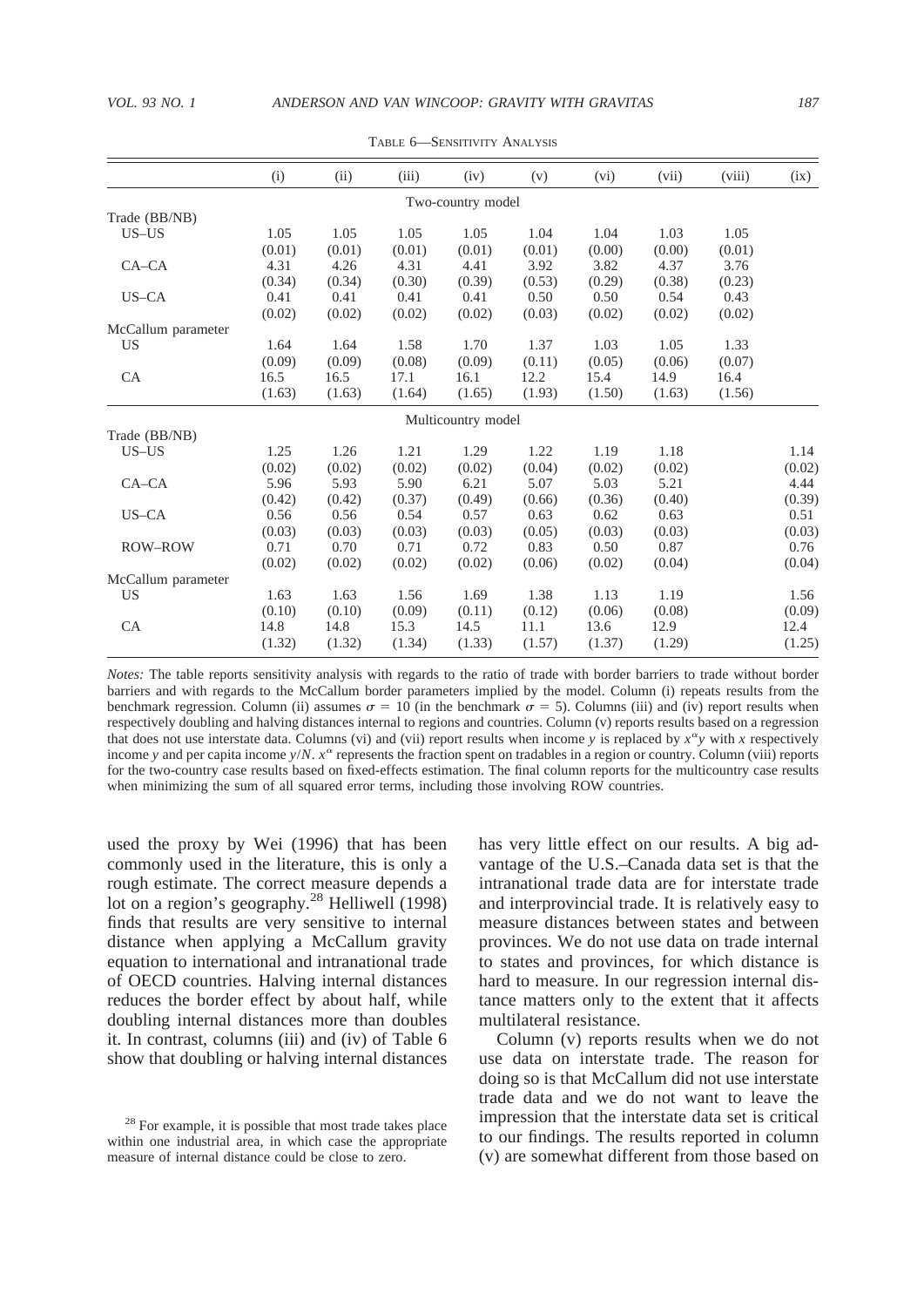the benchmark regression, but they are qualitatively identical. The reported impact of borders on trade levels is not statistically different from that reported under the benchmark regression. If anything it reinforces our key finding of a moderate impact of borders on international trade. The multicountry model tells us that U.S.– Canada trade is reduced by 37 percent as a result of border barriers, while trade among other industrialized countries is reduced by 17 percent.

Columns (vi) and (vii) report results when allowing for nonunitary income elasticities. Anderson (1979) allowed for nonunitary income elasticities by modeling the fraction spent on tradable goods. We have used total GDP, from hereon *Y*, as an estimate of tradables output *y* in the model. But in reality GDP also includes nontradables. Anderson (1979) assumed that a fraction  $\phi$  of total income is spent on tradables, so that spending on tradables is *Y*. Because of balanced trade, output of tradables must also be  $\phi Y$ . Anderson allowed  $\phi$  to be a function of both *Y* and *N* (population). Column (vi) reports results when  $\phi = Y^{\alpha}$ , so that bilateral trade is equal to  $Y_i^{1+\alpha} Y_j^{1+\alpha}$  times the trade resistance terms. While this introduces nonunitary income elasticities, as in McCallum (1995), we should stress that there is no clear theoretical foundation for specifying the fraction spent on tradables as  $Y^{\alpha}$ . Column (vii) reports results when  $\phi = (Y/N)^{\alpha}$ . In that case bilateral trade is equal to  $Y_i^{1+\alpha} Y_j^{1+\alpha} N_i^{-\alpha} N_j^{-\alpha}$ times the trade resistance terms. This assumption has somewhat more solid theoretical grounding. The well-known Balassa-Samuelson effect tells us that regions with higher productivity in the tradables sector will have a higher relative price of nontradables, which should raise the fraction spent on tradables. To the extent that *Y*/*N* proxies for productivity in the tradables sector, one might expect  $\alpha$  to be positive. This is indeed what we find in the estimation.29 The results reported in Table 6, while they change somewhat from the base regression, are still qualitatively the same. If anything, we find that the impact of borders on international trade is reduced somewhat further when  $\phi$  is a function of *Y*/*N*.

Column (viii) reports results based on fixedeffects estimation, replacing the transforms of multilateral resistance terms with region dummies. This is feasible only in the two-country model. It again has very little effect on the trade results. It is worthwhile pointing out that while the border parameter  $(1 - \sigma)$ ln *b* does not change much, the distance parameter  $(1 - \sigma)\rho$ drops from  $-0.79$  in the structural model to -1.25. This suggests that internal distances are larger than assumed when estimating the structural model. Raising the benchmark internal distances leads to a more negative estimate of  $(1 \sigma$ ) $\rho$  in the structural model. It also raises the adjusted  $R^2$  and leads to a higher correlation between the region dummies and the theoretical multilateral resistance terms. Fixed costs of transportation may provide a justification for higher internal distances.

As a final form of sensitivity analysis, in the last column of Table 6 we report results for the multicountry model when we estimate all parameters by minimizing the sum of all squared residuals, including the ROW–ROW, US– ROW, and CA–ROW residuals. As discussed above, an important reason for not doing so in the first place is that this estimation procedure has weaker finite sample properties, primarily because there are relatively few US–ROW and CA–ROW observations. One implausible finding, not reported in Table 6, is that the US– ROW barrier now becomes lower than the US–CA border barrier, with  $(1 - \sigma)$ ln *b* of respectively  $-0.88$  and  $-1.48$ . Nonetheless the results reported in Table 6, the impact of borders on trade and the McCallum parameters, remain quite close to those under the benchmark regression.

Overall we can therefore conclude that the results from the benchmark regression are robust to a wide range of sensitivity analysis.

#### **VI. Conclusion**

Although commonly estimated gravity equations generally have a very good fit to the data, we have shown that they are not theoretically grounded. This leads to biased estimation, incorrect comparative statics analysis, and generally a lack of understanding of what is driving the results. In this paper we have developed a

<sup>&</sup>lt;sup>29</sup> For example, in the multicountry model we find  $\alpha =$ 1.07, and similar for the two-country model. When  $\psi = Y^{\alpha}$ , we find that  $\alpha$  is about 0.3 for both models.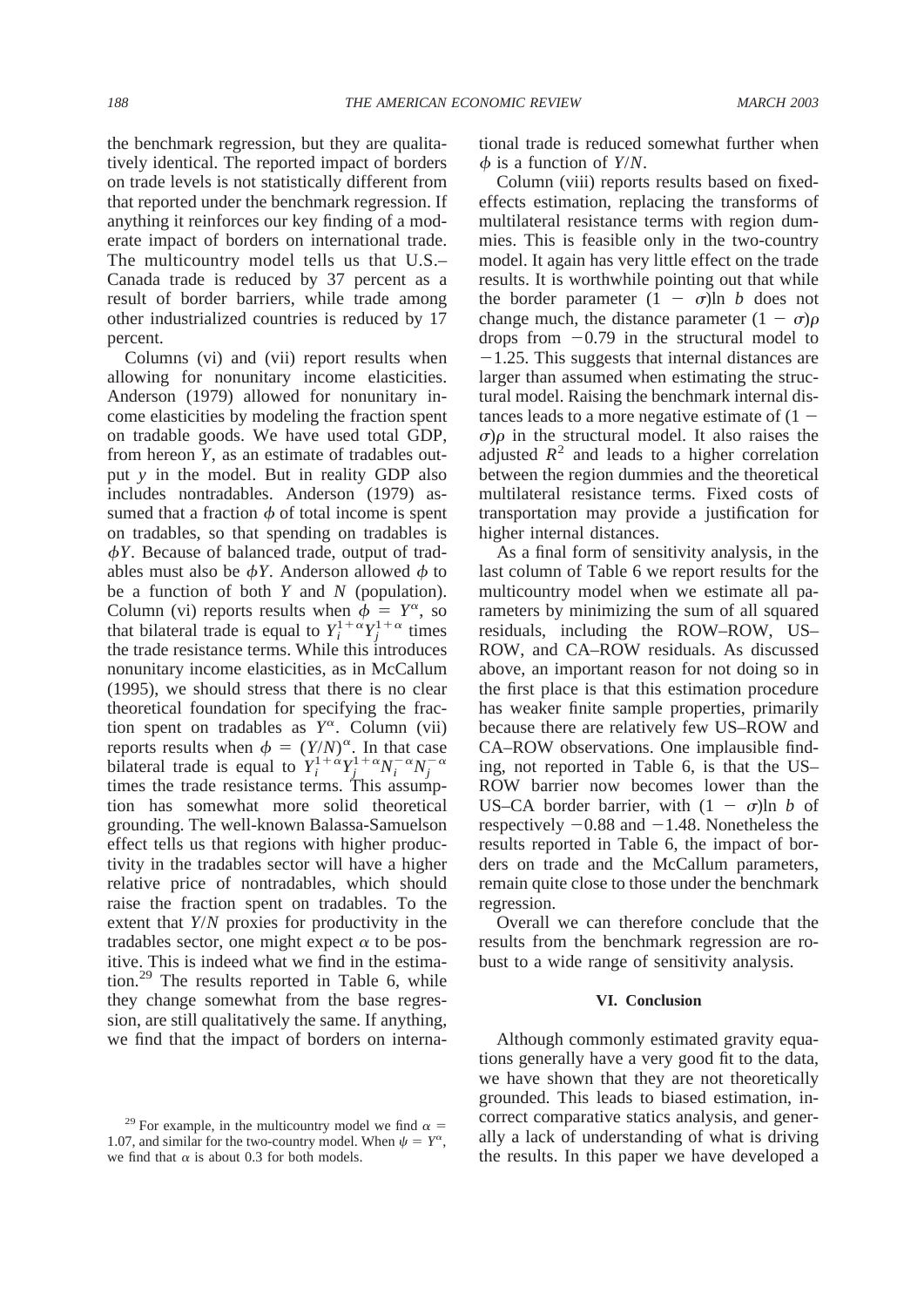method that consistently and efficiently estimates a theoretical gravity equation. We have applied the method to solve the border puzzle. We find that borders reduce bilateral national trade levels by plausible though substantial magnitudes. The results of previous studies that imply enormous border effects are explicable in terms of our model: (i) they considered the effect of the border on the ratio *intra*national to *international trade; (ii) this border effect is in*herently large for small countries; and (iii) omitted variables biased the estimated border effect upwards. The approach can easily be applied to determine the effect of many other institutions on bilateral trade flows.

The methodology we developed is based on existing gravity theory, which makes a variety of simplifying assumptions that need to be generalized in future research. One important drawback of the existing theory is that all countries import all varieties of a good from all countries that produce the good. Haveman and Hummels (1999) find that this violates available evidence that many goods are imported from only one or two producers. They suggest extensions of the model that involve homogeneous goods, differences in preferences, and fixed costs.30 Another limitation of the model is the assumption of an endowment economy. Border barriers can also affect trade through their impact on the production structure. Hillberry and Hummels (2002) discuss the effect of borders on production location of intermediate goods producers, while Kei-Mu Yi (2003) analyzes the effect of tariffs on trade in the context of vertical specialization. We believe that these are all fruitful directions for future research. We suspect though that the key aspect of the gravity model, the dependence of trade on bilateral and multilateral resistance, will hold up under a wide range of generalizations.

### APPENDIX A: THE DATA

The paper uses data on trade, distances, GDP, and population for states, provinces, and 20 other industrialized countries. Before turning to a detailed discussion of the trade data, we describe the sources of the other data first. Great circle distances are computed using the longitude and latitude of states, provinces, and other countries, obtained from the web site http:// www.indo.com/distance/. GDP data are from Statistics Canada for the provinces, the Bureau of Economic Analysis for the states, and from the IMF's International Financial Statistics for the 20 other industrialized countries. Population data are from the Bureau of the Census for the states. For provinces and the other industrialized countries the source is the same as for GDP.

The paper combines four trade data sets: interprovincial merchandise trade from the Input-Output Division of Statistics Canada; province–trade merchandise trade from the International Trade Division of Statistics Canada; interstate commodity flows from the Commodity Flow Survey by the U.S. Census; and merchandise trade among the other industrialized countries from the IMF's Direction of Trade Statistics. It should be said from the outset that these data sets use concepts that are different from each other and adjustments are necessary in order to make them more compatible.

McCallum (1995) combines the first two data sources listed above. The IO Division, which collects the interprovincial trade data, also collects data on trade between each province and the rest of the world. Those data net out exports and imports that are en route to and from other provinces. The trade data from the IT Division, on the other hand, are based on customs data, for which the original source and final destination of shipments are not known. There is a nice discussion of these issues in Anderson and Smith (1999a, b). Because the data of the IO Division are more reliable, McCallum multiplies the state–province trade flows from the IT Division by the ratio of trade of each province with the rest of the world from the IO and IT sources. Helliwell (1998) makes the same adjustment, but at the more detailed level of 27 individual industries. In this paper we use the data with the more detailed adjustment by Helliwell. Data are available for all 90 interprovincial pairs, while they are available for 589 of the 600 state–province pairs (bilateral flows between 10 provinces and 30 states).

For the year 1993 the Commodity Flow Survey (CFS) by the U.S. Census Bureau provides data on within-state and cross-state shipments. The data set and methodology are described in

 $30$  Evans (2000a) and Hillberry (2001) analyze the impact of borders when there are fixed costs.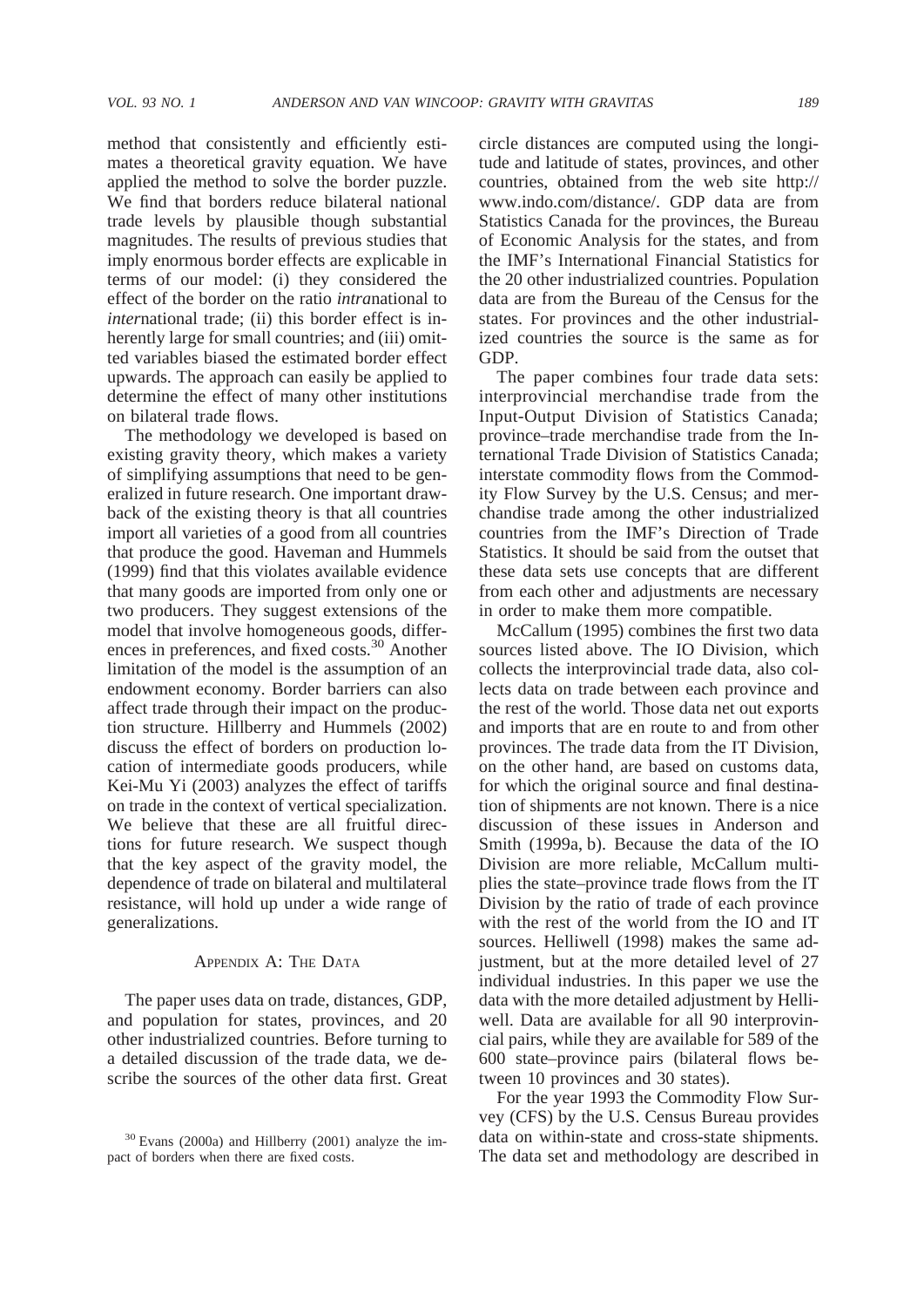detail in the Bureau of Transportation web site http://www.bts.gov/ntda/cfs/. The data consists of shipments by domestic establishments in manufacturing, wholesale, mining, and selected retail establishments. The survey covers 200,000 representative establishments out of a total of about 800,000. Four times per year, during a two-week period, the surveyed establishments were asked to report the value and volume of shipments, as well as the origin and destination addresses. There are three important differences between these shipments data and the merchandise trade data. First, while merchandise trade data measure only shipments from source to final user, the commodity flow data include all shipments. For example, a product may be shipped from a manufacturing plant to a warehouse and from there to a retailer. Second, goods that are intended for exports, but are first shipped domestically (e.g., to a harbor), are included in domestic shipments. Similarly, goods that are imported are measured once they are shipped from the port of entry to another domestic destination. Third, while the Commodity Flow Survey provides extensive coverage of the manufacturing sector, which is by far the most important goods-producing sector, it excludes agriculture and part of mining.

As a result of these inconsistencies, an adjustment is made to the CFS data. The CFS data are scaled down by the ratio of total domestic merchandise trade to total domestic shipments from the CFS. Following Helliwell (1997, 1998) and Wei (1996), total domestic merchandise trade is approximated as gross output in mostly goods-producing sectors, minus merchandise exports. The goods-producing sectors are defined as the sum of agriculture, mining, and manufacturing. Using this methodology, total domestic U.S. merchandise trade was \$3,025 billion in 1993, while shipments in the CFS total to \$5,846 billion. The CFS data are therefore scaled down by 3,025/5,846. Of the total 870 trade pairs among the 30 states in the sample, data are available for 832 pairs.

There are several reasons to believe that the adjusted U.S. trade data are not so bad. First, for both the two-country model and the multicountry model the estimated model coefficients are similar when estimating the model without the use of interstate data (an experiment considered in sensitivity analysis), and the difference is not statistically significant. Second, the average

squared error term is smaller for the interstate data than for the interprovincial data, respectively 0.48 and 1.40 in the multicountry model. This is not the result of the dominance of interstate trade data. When estimating the multicountry model without interstate trade data, the average squared error term of interprovincial data remains 1.44. Consistent with that, Table 1 also reports a higher  $\bar{R}^2$  when estimating McCallum's equation for the United States (0.86) than for Canada (0.77).

We do not pretend to have solved all measurement problems with the adjustment factor applied to the U.S. commodity flow data. As discussed above, the data used in the original McCallum study are not without measurement problems either, with even much larger adjustment factors applied to the original state– province data. These data nonetheless remain by far the best currently available to study the impact of borders on trade. Moreover, as reported in the sensitivity analysis, the key findings of this paper do not rely on the U.S. trade data set.

### APPENDIX B: SOLUTION TO THE BORDERLESS TRADE EQUILIBRIUM

To solve for the borderless trade equilibrium of the model we set  $b_{ii} = 1 \forall i, j$ . When solving for the new equilibrium prices  $p_i$ , or alternatively for the price indices  $P_i$  from (12), we need to take into account that the income shares  $\theta_i$  change. Let a 1 superscript denote the "no borders" equilibrium with a 0 superscript denote the estimated model with borders present. Since quantities produced are assumed fixed,  $y_i^1 = (p_i^1/p_i^0)y_i^0$ . We observe  $y_i^0$  and have solved for  $p_i^0$ . The new income shares  $\theta_i^1$  then become functions of the new prices  $p_i^1$  that are being solved.

While equilibrium trade flows with border barriers can be computed using only the estimated trade cost parameters  $(1 - \sigma)$ ln  $b_{ij}$  and  $(1 - \sigma)\rho$ , we need to know the elasticity  $\sigma$  in order to compute equilibrium trade flows under borderless trade. In the equilibrium with border barriers we can solve for  $p_i^{1-\sigma}$   $\forall i$  as a function of the estimated trade cost parameters. This determines the equilibrium  $\hat{P}_i^{1-\sigma}$   $\forall i$ , which determines equilibrium trade flows. But in the borderless trade equilibrium the  $p_i^{1-\sigma}$  also depend on the income shares  $\theta_i$ , which are func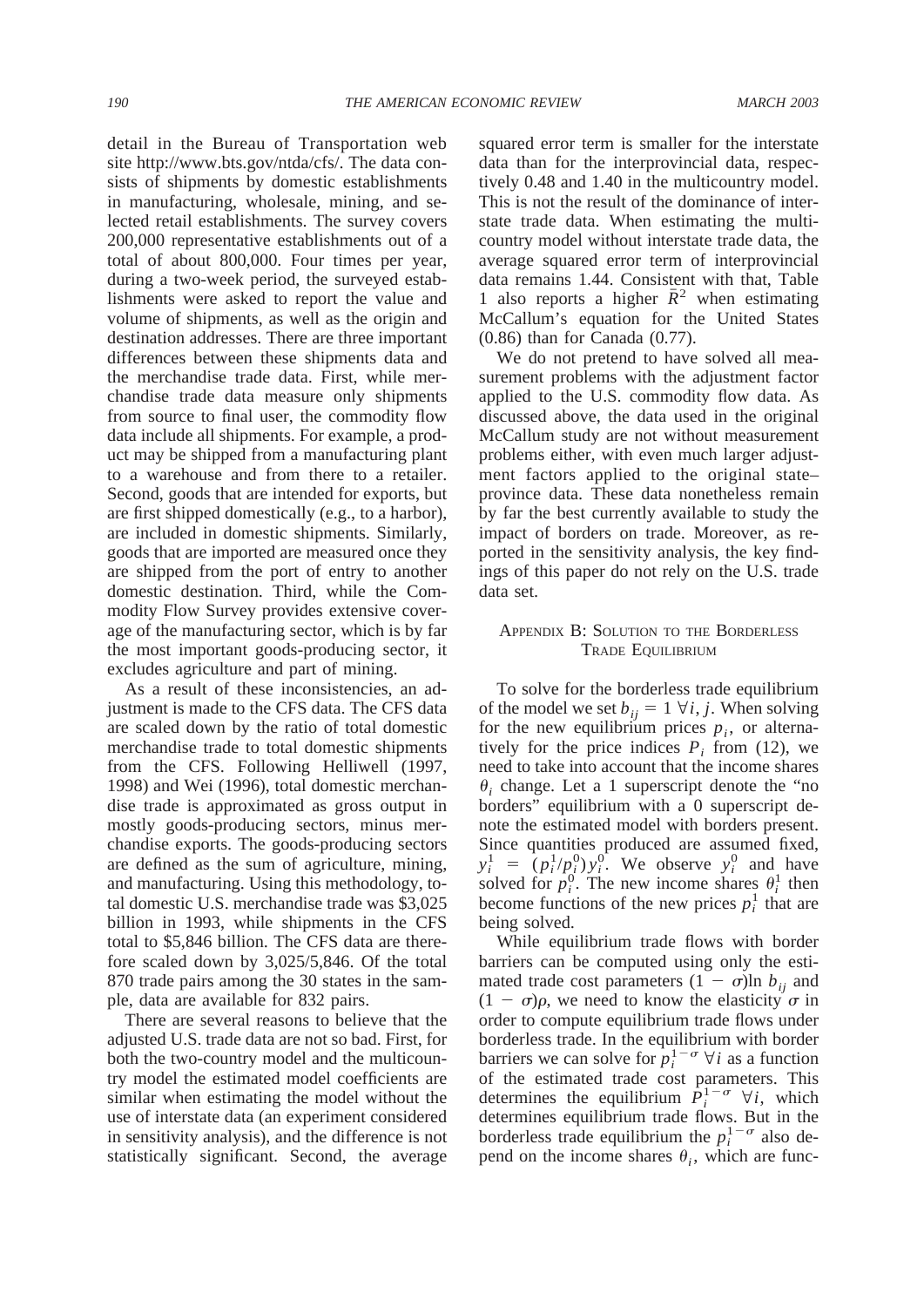tions of the prices  $p_i$ . We therefore need to know  $\sigma$  in order to solve for  $p_i^{1-\sigma}$ .

# **REFERENCES**

- **Anderson, James E.** "A Theoretical Foundation for the Gravity Equation." *American Economic Review*, March 1979, *69*(1), pp. 106– 16.
- **[A](http://pubs.aeaweb.org/action/showLinks?crossref=10.1162%2F003465302317411587&citationId=p_2)nderson, James E. and Marcouiller, Douglas.** "Insecurity and the Pattern of Trade: An Empirical Investigation." *Review of Economics and Statistics*, May 2002, *84*(2), pp. 345–52.
- **[A](http://pubs.aeaweb.org/action/showLinks?crossref=10.2307%2F136393&citationId=p_3)nderson, Michael A. and Smith, Stephen L. S.** "Canadian Provinces in World Trade: Engagement and Detachment." *Canadian Journal of Economics*, February 1999a, *32*(1), pp. 23–37.
	- **.** "Do National Borders Really Matter? Canada–U.S. Regional Trade Reconsidered." *Review of International Economics*, May 1999b, *7*(2), pp. 219–27.
- **[B](http://pubs.aeaweb.org/action/showLinks?crossref=10.2307%2F1925976&citationId=p_7)ergstrand, Jeffrey H.** "The Gravity Equation in International Trade: Some Microeconomic Foundations and Empirical Evidence." *Review of Economics and Statistics*, August 1985, *67*(3), pp. 474–81.
	- **.** "The Generalized Gravity Equation, Monopolistic Competition, and the Factor-Proportions Theory in International Trade." *Review of Economics and Statistics*, February 1989, *71*(1), pp. 143–53.
	- **.** "The Heckscher-Ohlin-Samuelson Model, the Linder Hypothesis and the Determinants of Bilateral Intra-Industry Trade." *Economic Journal*, December 1990, *100*(403), pp. 1216–29.
- **[B](http://pubs.aeaweb.org/action/showLinks?crossref=10.1007%2FBF02707602&citationId=p_16)ernard, Andrew and Wagner, Joachim.** "Export Entry and Exit by German Firms." *Weltwirtschaftliches Archiv*, 2001, *137*(1), pp. 105– 23.
- **[B](http://pubs.aeaweb.org/action/showLinks?crossref=10.1023%2FA%3A1007006429600&citationId=p_17)renton, Paul; Di Mauro, Francesca and Lucke, Matthias.** "Economic Integration and FDI: An Empirical Analysis of Foreign Investment in the EU and in Central and Eastern Europe." *Empirica*, 1999, *26*(2), pp. 95–121.
	- **Chen, Natalie A.** "Intra-national Versus International Trade in the European Union: Why Do National Borders Matter?" Mimeo, ECARES, Universite Libre de Bruxelles, April 2000.
	- **Deardorff, Alan V.** "Determinants of Bilateral Trade: Does Gravity Work in a Neoclassical World?" in J. A. Frankel, ed., *The regional-*

*ization of the world economy*. Chicago: University of Chicago Press, 1998, pp. 7–22.

- **Eichengreen, Barry and Irwin, Douglas A.** "The Role of History in Bilateral Trade Flows," in J. A. Frankel, ed., *The regionalization of the world economy*. Chicago: University of Chicago Press, 1998, pp. 33–57.
- **Evans, Carolyn L.** "National Border Effects and Heterogeneous Fixed Costs of International Trade." Mimeo, Federal Reserve Bank of New York, 2000a.
- **.** "The Economic Significance of National Border Effects." Mimeo, Federal Reserve Bank of New York, 2000b.
- **Feenstra, Robert C.** "New Product Varieties and the Measurement of International Prices." *American Economic Review*, March 1994, *84*(1), pp. 157–77.
- **.** "U.S. Exports, 1972–1994: With State Exports and Other U.S. Data." National Bureau of Economic Research (Cambridge, MA) Working Paper No. 5990, April 1997.
- **Frankel, Jeffrey; Stein, Ernesto and Wei, Shang-Jin.** "Continental Trading Blocs: Are They Natural or Supernatural?" in J. A. Frankel, ed., *The regionalization of the world economy*. Chicago: University of Chicago Press, 1998, pp. 91–113.
- **Grossman, Gene.** "Comment on Alan V. Deardorff, Determinants of Bilateral Trade: Does Gravity Work in a Neoclassical World?" in J. A. Frankel, ed., *The regionalization of the world economy*. Chicago: University of Chicago Press, 1998, pp. 29–31.
- **Haveman, Jon and Hummels, David.** "Alternative Hypotheses and the Volume of Trade: Evidence on the Extent of Specialization." Mimeo, Krannert School of Management, Purdue University, 1999.
- **[H](http://pubs.aeaweb.org/action/showLinks?system=10.1257%2Faer.91.4.858&citationId=p_31)ead, Keith and Ries, John.** "Increasing Returns versus National Product Differentiation as an Explanation for the Pattern of U.S.–Canada Trade." *American Economic Review*, September 2001, *91*(4), pp. 858–76.
- **[H](http://pubs.aeaweb.org/action/showLinks?crossref=10.2307%2F136247&citationId=p_32)elliwell, John F.** "Do National Borders Matter for Quebec's Trade?" *Canadian Journal of Economics*, August 1996, *29*(3), pp. 507–22.
	- **.** "National Borders, Trade and Migration." *Pacific Economic Review*, October 1997, *2*(3), pp. 165–85.
	- **.** *How much do national borders matter*? Washington, DC: Brookings Institution, 1998.